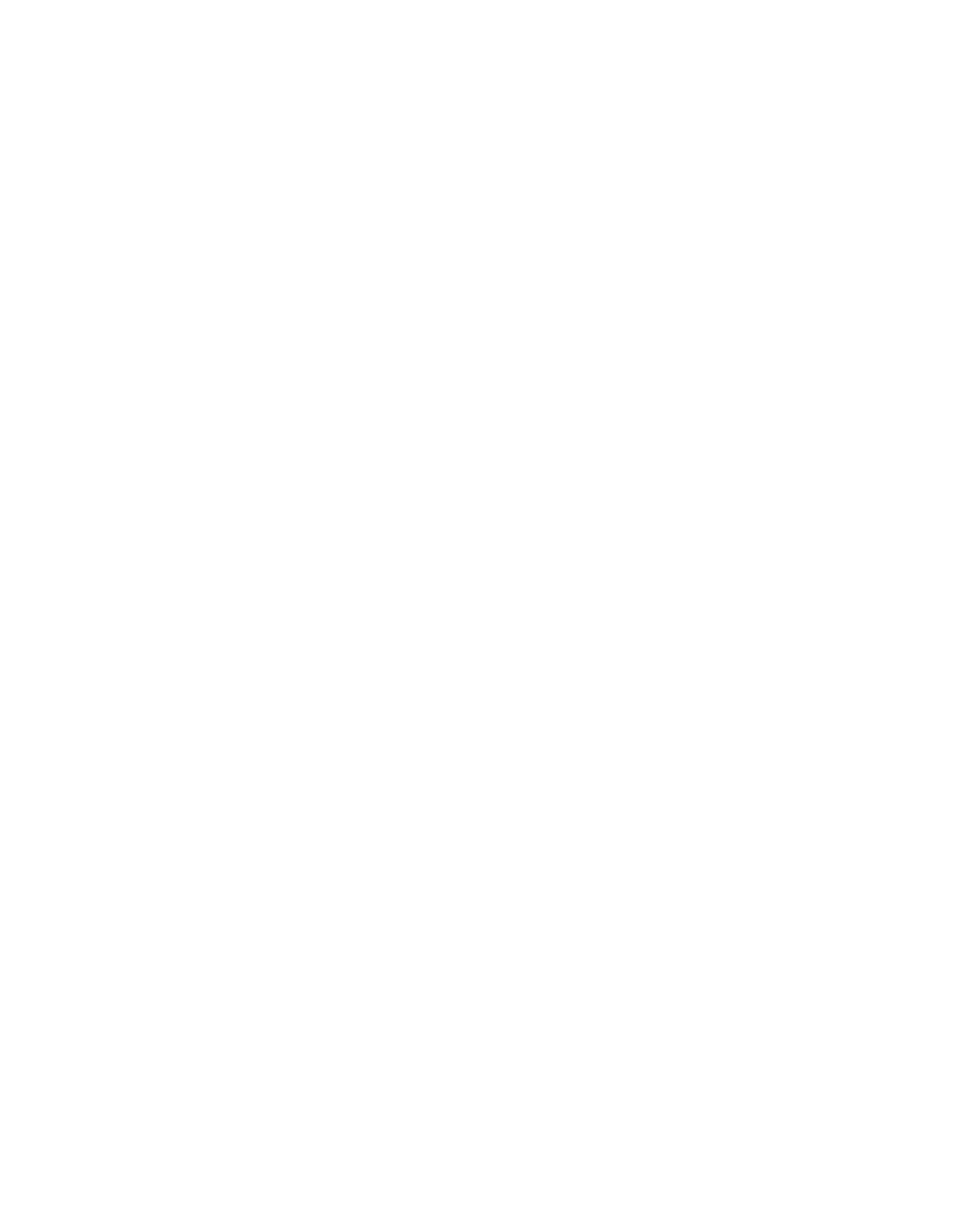# CARRBO

## ROVISI

 $0$  N  $2$  0  $2$  0

Policies through the year 2020

12.05.00

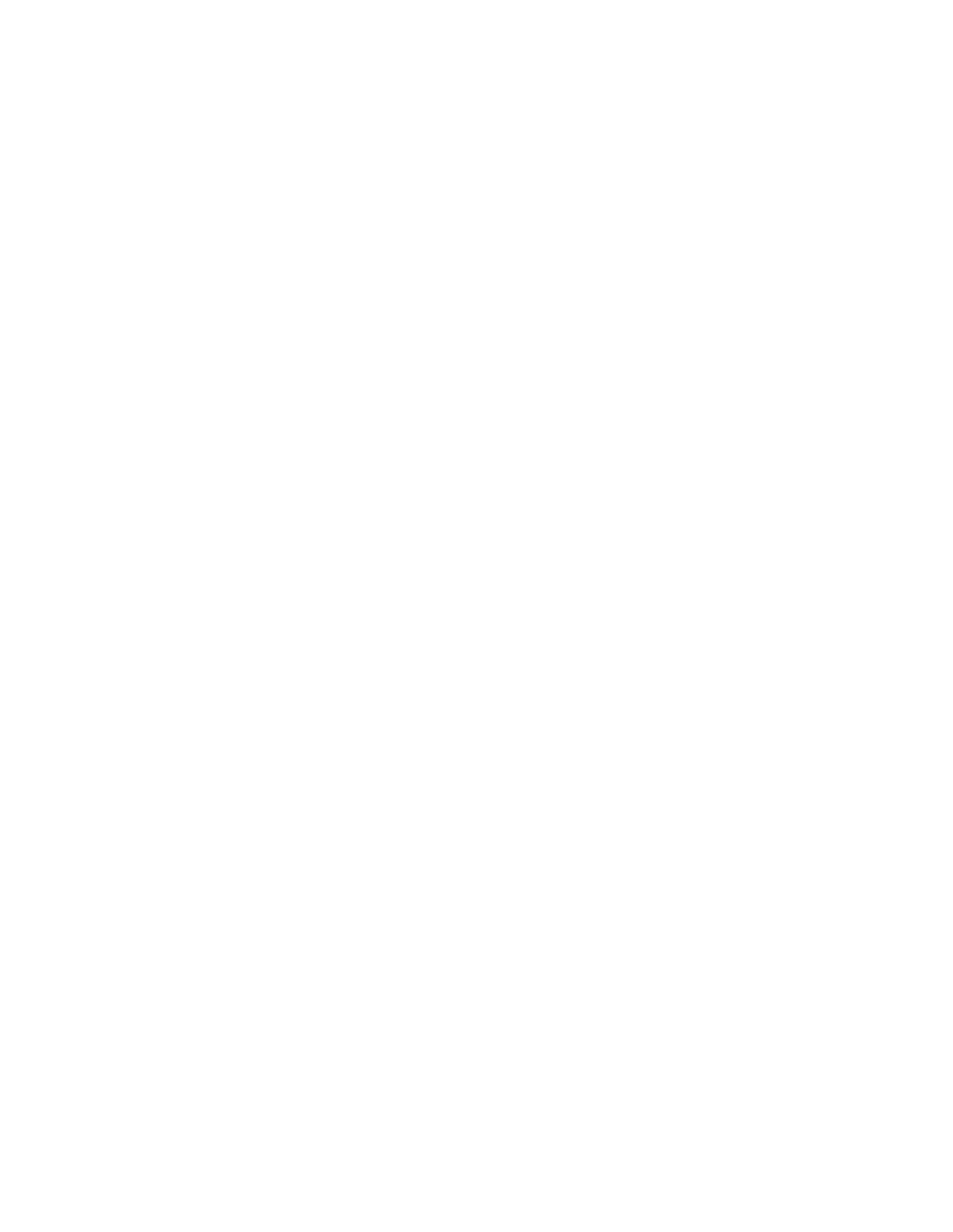#### Acknowledgments

#### **TOWN OF CARRBORO BOARD OF ALDERMEN**

Michael Nelson, *Mayor*

Joal Hall Broun Diana McDuffee Mark Dorosin Allen Spalt Jacquelyn Gist, *Mayor Pro-Tem* Alex Zaffron

#### **VISION 2020 STEERING COMMITTEE**

Richard Ellington Sophie Piesse JoAnn Garvin Steve Small

Shirley Marshall, *Co-Chair* Diana McDuffee, *Co-Chair* Stan Babiss Berkeley Grimball Giles Blunden Jack Haggerty Stuart Brown James Morgan Andy Cohen Doris Murrell Jean Earnhardt Michael Nelson, *Mayo*r Tony Galiani Amy Singleton

#### **PARTICIPANTS IN THE COMMUNITY FORUM, MARCH 25, 2000**

Alex Zaffron Robin Zimbler

Will Allen Karen Dunn Jerry Kruter Jenny Rosser Stan Babiss Jean Earnhardt Nerys Levy and Guest Jessica Ryan Giles Blunden **Richard Ellington** Marty Mandell **Amy Sayle** Amy Sayle Paul Brewer-Jensen Joe Farrar Shirley Marshall Scott Seibel Joal Broun Faye Farrar Diana McDuffee Amy Singleton Merrilie Brown **Allison Frankel** Doris Murrell **Doris Murrell** Ruffin Slater Michael Brown Diane Frazier Victoria Mendes Allen Spalt Sarah Bruce Jim Frazier Tom Merz Ina Stern Jay Bryan Tony Galiani Neal Mochel William Stott Kathy Buck **Denise Gammonelly** Tina Moon **Alma** Stott Jane Burns Jo Ann Garvin Ken Moore Liam Stott Fred Burns Jasmine Gerard James Morgan Amy Sullivan Ned Burns Mazzi Ghoddoussi Chuck Morton Richard Taylor Andy Cohen **Diane Gillis** Mike Nelson Terri Turner Emilie Condon Jacquie Gist Jeff Ottman Jeff Ottman Richard Unkiewicz Mariangela Crowley Marni Gwyther Myles Presler Ted Vaden<br>
Elisabeth Curtis Van Hart and Jack Haggerty Alicia Ravetto Chris Van H **Elisabeth Chris Van Hasselt** Alicia Ravetto Chris Van Hasselt Shiva Das Marsha Hawk Norah Reich Wendy Wenck Julie Das Shelley Higgins Bill Roach Tim West Barbara Dewey **Tom High Susan Rodemier** James R. Williams Mark Dorosin Mary C. Johnson Kathy Roggenkamp Mildred Williams

#### **OBSERVERS**

Jean Bolduc Dave Hart

#### **STAFF/CONSULTANT**

Roy M. Williford, Planning Director Patricia J. McGuire, Planning Administrator Jeff Kleaveland, Planner/Zoning Development Specialist Anne Davidson, Community Forum Facilitator Catherine DeVine-Grimball, Editor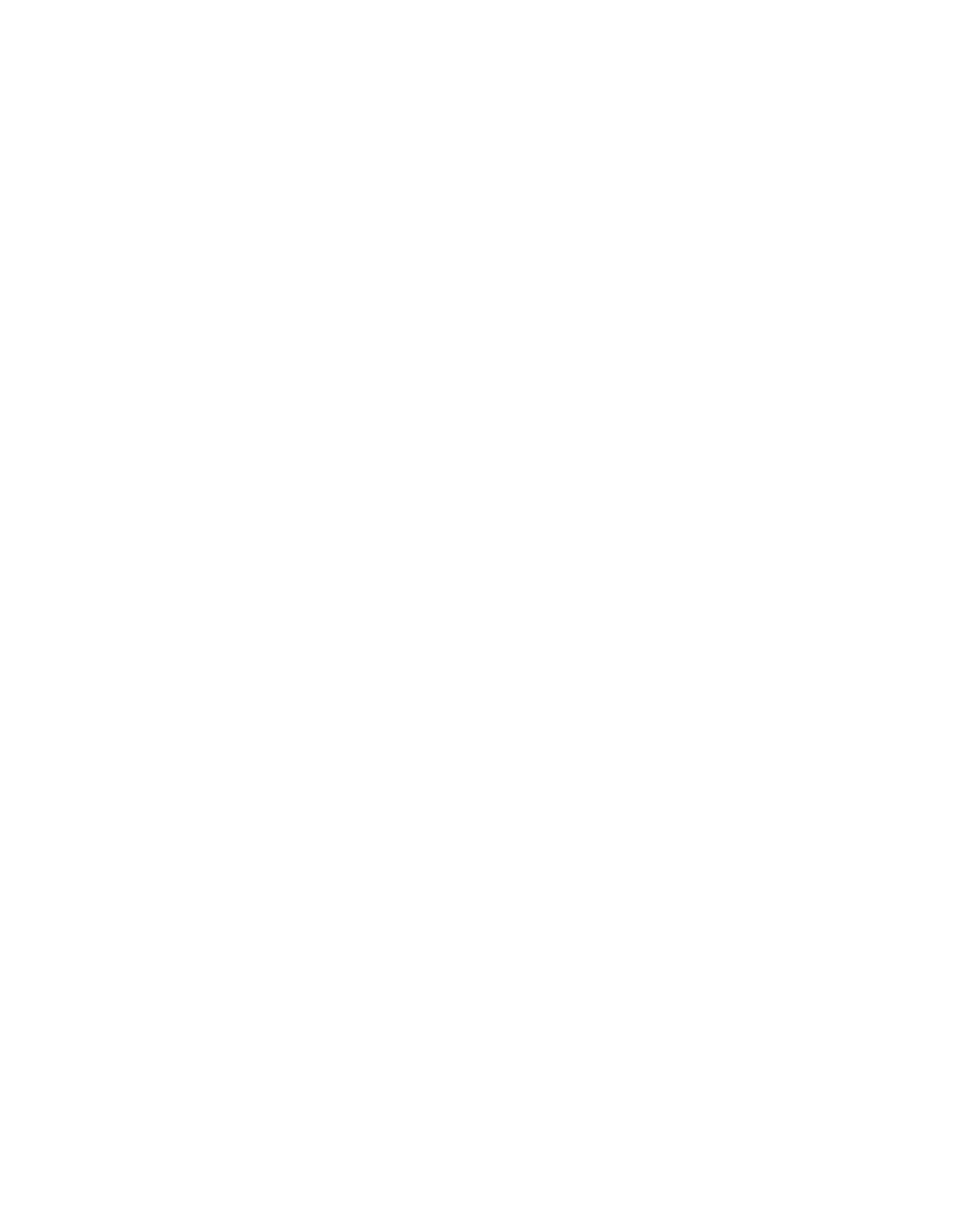### Introduction

**Vision2020 is a policy-making document for the Town of Carrboro to use in the planning of its future. It is a caretaking tool, as well, designed to preserve the Town's history and qualities in an atmosphere of desirable growth.** 

**This document reflects the direct input of over 100 Carrboro citizens. Every man, woman and child in Carrboro was invited to participate in a facilitated, citizen-based brainstorming session on March 25, 2000. Nearly 100 citizens chose to participate that morning. At this session, citizens were encouraged to draw, write, and verbally express their hopes, dreams, and visions for their community.** 

**Hundreds upon hundreds of ideas were generated and an overall vision for the future began to emerge based on this citizen input. The Steering Committee, which consisted of representatives of all of the town's advisory boards plus several citizens-at-large, then took this emerging vision and crafted the following document.** 

**The process by which the Vision 2020 policies were developed reflects the town's commitment to crafting policies that reflect the will of the citizens after a great deal of input and discussion.** 

**The Committee wishes to thank all of the participants in Vision2020.**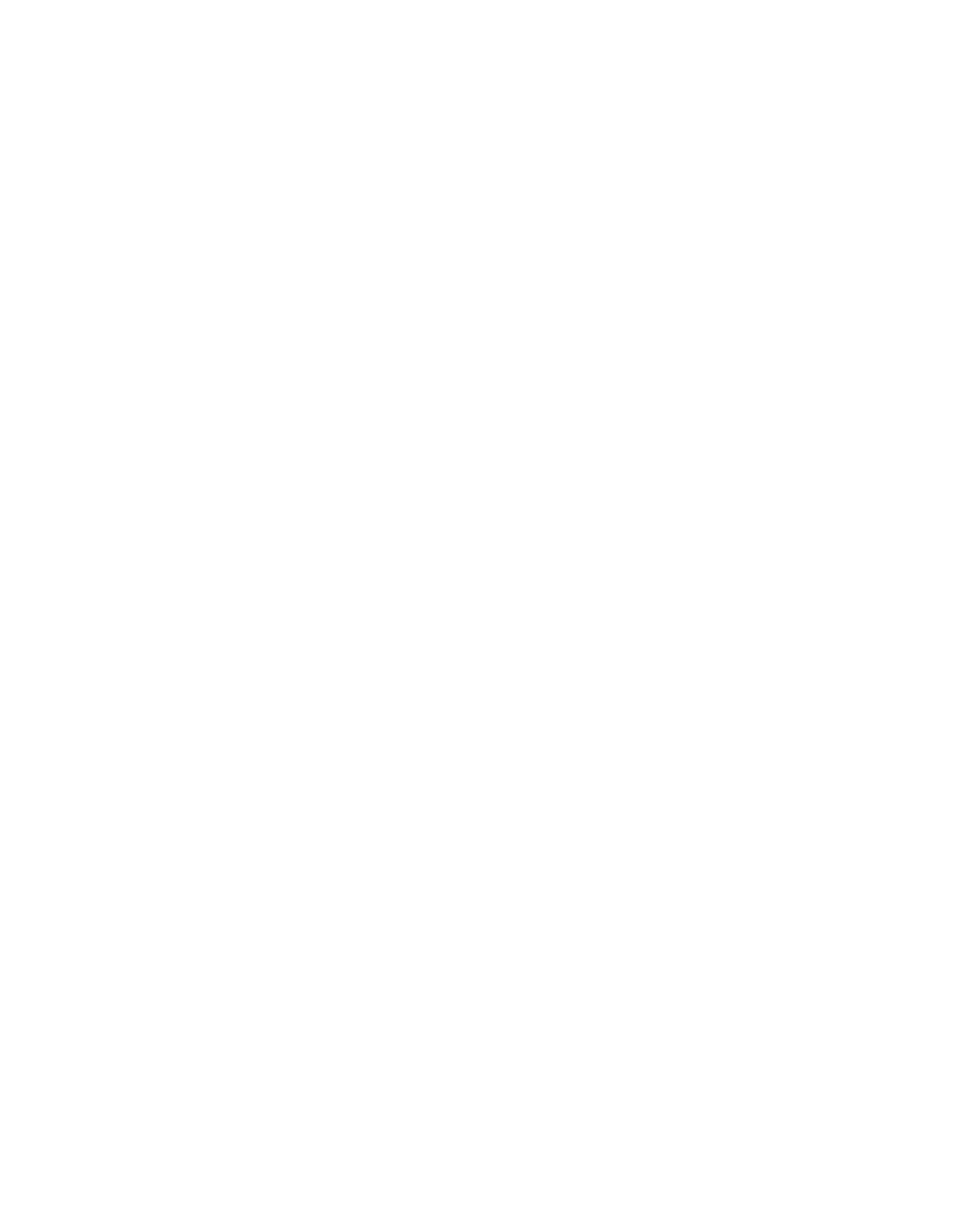## **Contents**

|                                                                  | 3<br>5 |
|------------------------------------------------------------------|--------|
|                                                                  | 9      |
|                                                                  | 9      |
| 9                                                                |        |
| 9                                                                |        |
| 10                                                               |        |
| 11                                                               |        |
|                                                                  |        |
|                                                                  |        |
| 2.1 Avoidance of Adverse Effects on Public Health and Safety  12 |        |
|                                                                  |        |
| 2.3 Attractiveness of the Developed Environment 13               |        |
|                                                                  |        |
|                                                                  |        |
|                                                                  |        |
|                                                                  |        |
|                                                                  |        |
|                                                                  |        |
|                                                                  | 15     |
|                                                                  |        |
|                                                                  |        |
|                                                                  | 16     |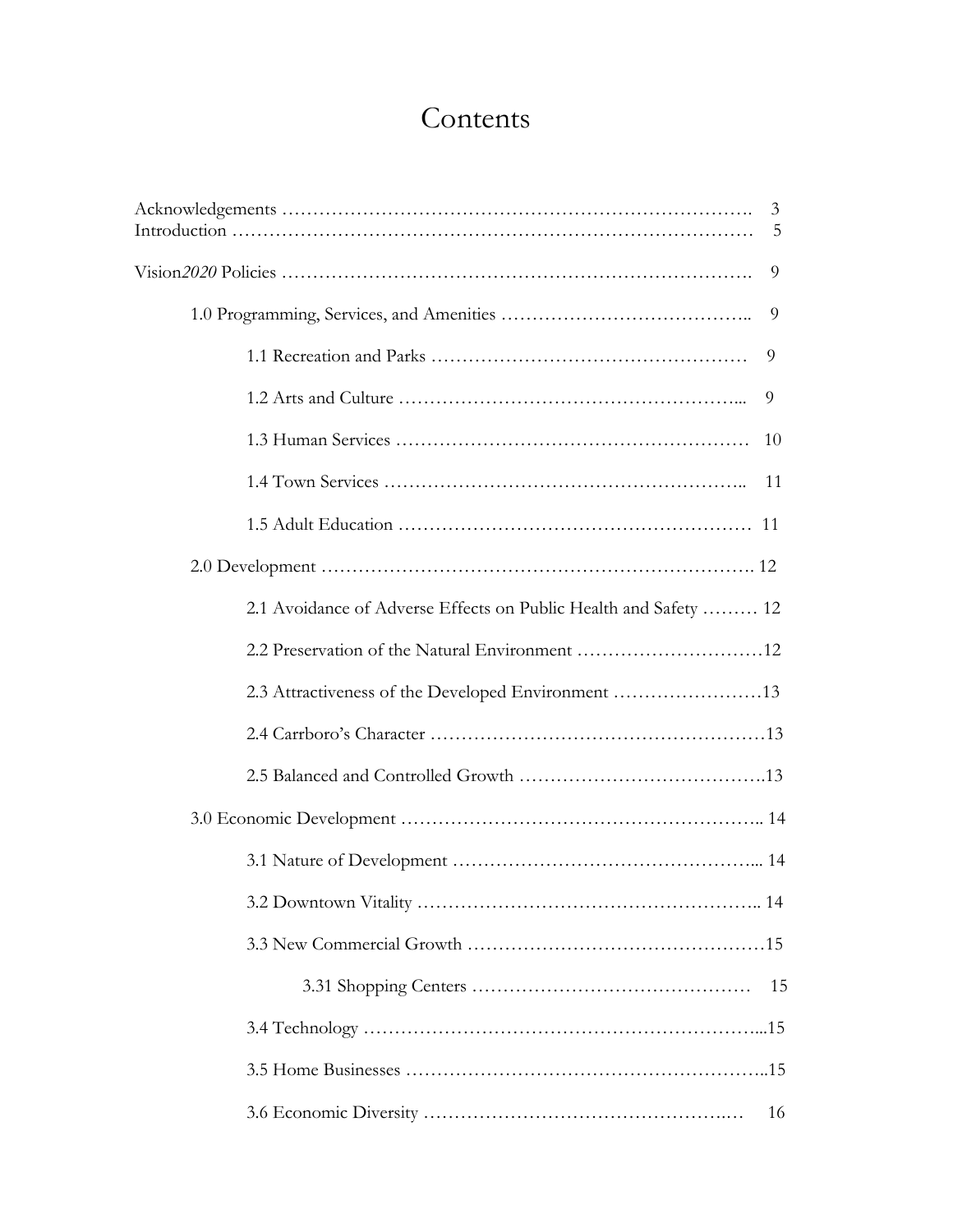| 16                                                                   |  |
|----------------------------------------------------------------------|--|
| 16                                                                   |  |
| 17                                                                   |  |
| 17                                                                   |  |
| 17                                                                   |  |
| 17                                                                   |  |
| 17                                                                   |  |
| -18                                                                  |  |
| 18                                                                   |  |
|                                                                      |  |
|                                                                      |  |
|                                                                      |  |
|                                                                      |  |
|                                                                      |  |
|                                                                      |  |
|                                                                      |  |
|                                                                      |  |
| Appendix A: Summary of Ideas from March 25, 2000 Community Forum  21 |  |
|                                                                      |  |
|                                                                      |  |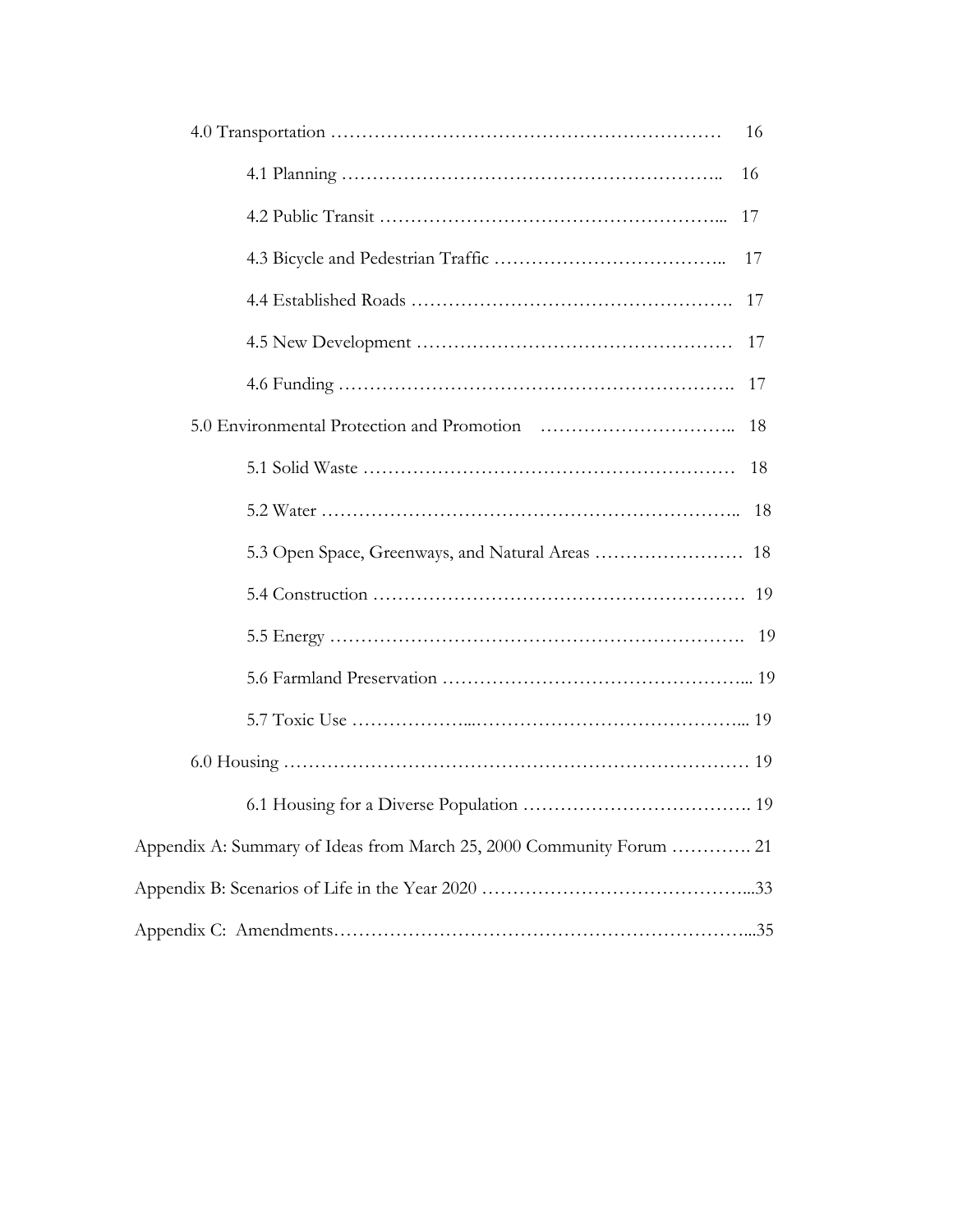#### **Vision2020 Policies**

#### **1.0 PROGRAMMING, SERVICES, AND AMENITIES**

Many of Carrboro's existing programs and services were examined by the Vision2020 Steering Committee. Recreation and parks, arts and culture, human services, and such critical town services as police, fire, and public works contribute greatly to the quality of life in Carrboro. As such, these programs and services deserve the town's ongoing support.

#### **1.1 Recreation and Parks**

Carrboro's recreation and parks amenities play a large role in our citizens' quality of life and sense of community. Carrboro citizens have identified a need for public places where citizens can meet and mingle. Citizens have also identified a need for locally available activities for young adults which can be easily accessed by various transportation modes.

- **1.11** The town should encourage and support the development of greenways and parklands dedicated to public use along streams and easements. There should be a network of connected greenways throughout the town. These greenways should serve as nature trails**,** biking and walking trails, wildlife corridors. All should protect our natural environment.
- **1.12** The town should continue to maintain existing parks and anticipate the need for more parks and recreation facilities. There should be a park or play field within walking distance of every residence in Carrboro.
- **1.13** The town should fund and implement the Recreation and Parks Master Plan, developing a long-range financing plan to fund recreation needs. Payment-inlieu funds, state and federal grants, and local revenue could all be considered. The town should seek to collaborate with neighboring towns, Orange County and the school board for the joint provision, purchase and operation of recreational facilities.
- **1.14** Recreation programming should be expanded, with a broader range of programming for all interests and age groups (youth, adults, and seniors). Carrboro citizens express a strong desire for a town pool, an outdoor theatre/amphitheater, soccer fields, dance space, and a gymnasium. There should be music in the parks regularly, lots of activity at the Century Center, and a kids' park.
- **1.14** The town should practice and encourage ecologically sound and sustainable maintenance of open space, including parks and greenways.

#### **1.2 Arts and Culture**

Art and culture play a very large role in Carrboro's distinctive appeal. Carrboro is an integrated community. We need to understand each other, accept each other, appreciate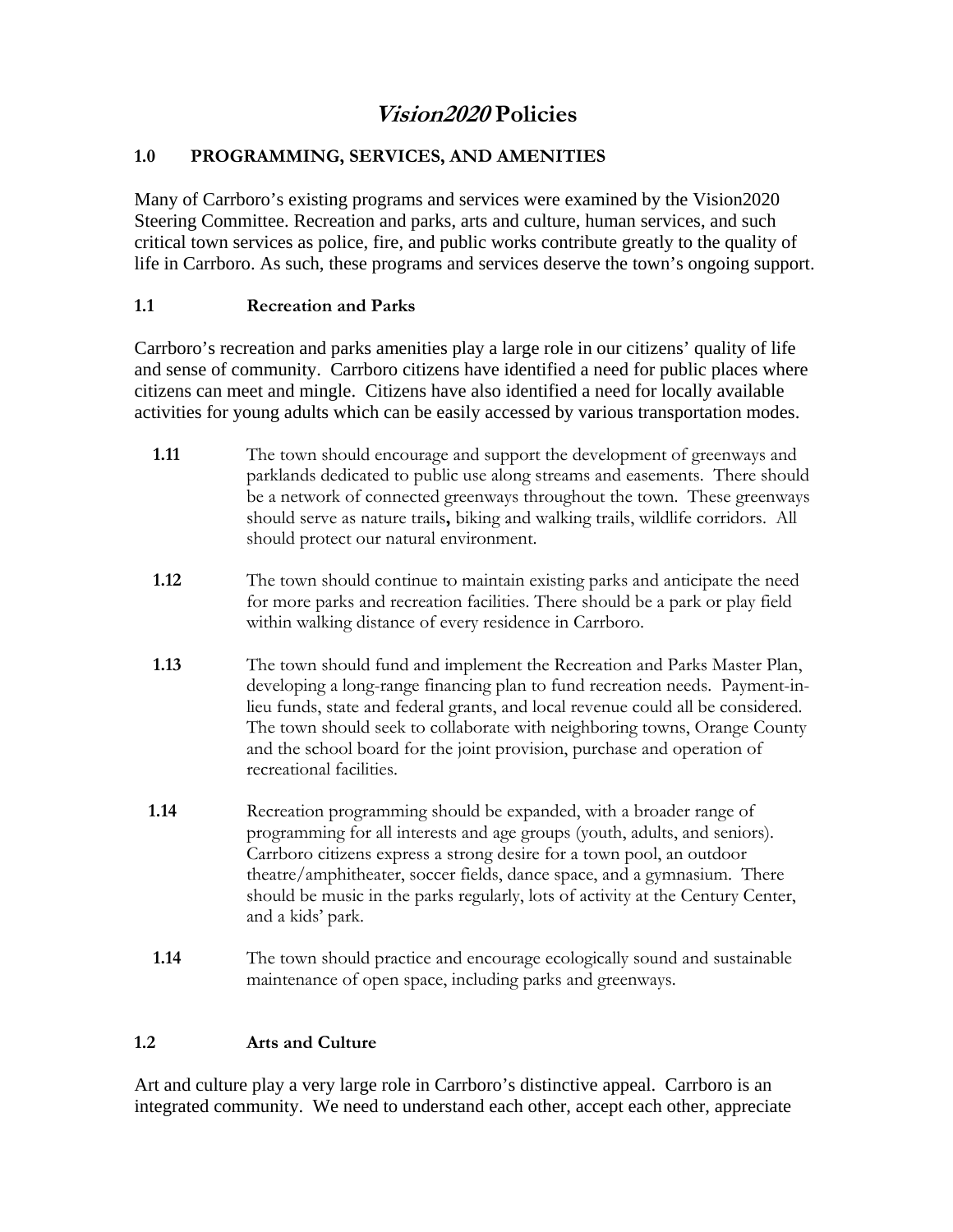each other, interact with each other, work, live, and recreate together. Much town pride is evident at community gatherings. The town should continue to encourage and support artistic and cultural activity. The town should also take measures to ensure that the public transportation system enables our citizens to take advantage of the cultural and educational opportunities available at UNC-Chapel Hill.

- **1.21** The town should plan and support regular music events and festivals in our parks and the Century Center. Additionally, the town should complete the bandstand at the Town Commons for regular concerts and artistic events.
- **1.22** The town should support a centrally located and conveniently accessible library.
- **1.23** The Carrboro Century Center should be developed to its fullest potential. This facility, complementing the ArtsCenter, should become the cultural center of Carrboro, drawing people downtown, creating a sense of place, and serving all citizens.
- **1.24** The town should support efforts to honor and celebrate the diversity of our citizenry through activities at the Century Center, and by supporting cultural centers, festivals, and musical and arts events.
- **1.25** The town should continue to support, as well as encourage its residents to support, the ArtsCenter, which is an integral part of the town's cultural life.
- **1.26** The Town should preserve and celebrate its history through continuing installations and display and continued support of Carrboro Day.
- **1.27** The town should support, fund and purchase public art, including sculpture and murals, and encourage public art projects like The Public Gallery of Carrboro's Art on Weaver.
- **1.28** The town should encourage year-round use of its nationally acclaimed Farmer's Market. While seasonal use will vary, the town should also encourage additional, compatible uses, such as a regular crafts and arts market.
- **1.29** A celebration should be developed in which art galleries, the town, and local restaurants sponsor arts-related activities on a regular basis.

#### **1.3 Human Services**

Carrboro citizens are vocal in their concern for each other. Our citizens also desire the security of knowing how their town works, thereby facilitating our delivery of human services.

 **1.31** The town should continue to look for unmet needs, to inform the Orange County Commissioners of those needs, and to urge them to address those unmet needs.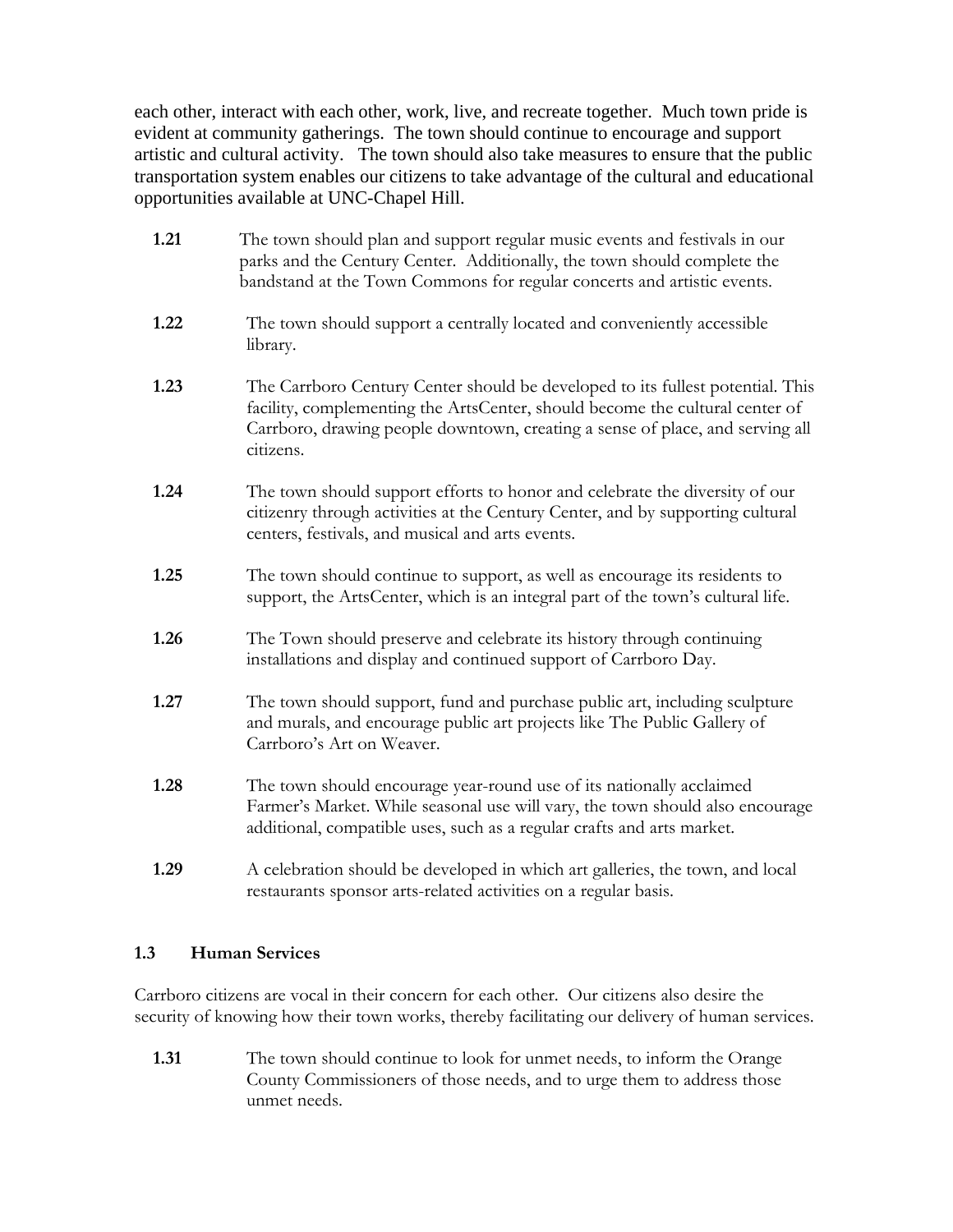- **1.32** The town should continue to support human service needs that are above and beyond those met by the County.
- **1.33** The town should develop a comprehensive plan for supporting the needs of special populations, including senior citizens and immigrants, in which these populations identify their needs rather than the community at large. Such a plan would focus particularly on transit needs easy access and proximity to health care and integration into the greater community.
- **1.34** The town should follow through on citizens' interest in maintaining a senior center in Carrboro.
- **1.35** The town should consider the impact of its ordinances and policies on the wellbeing of its most vulnerable citizens, including the elderly, children, those with disabilities and those living on low-, middle-, or fixed incomes.

#### **1.4 Town Services**

The Town plans to utilize electronic technology to the fullest in order to be a "Community on the Web." Access to public documents and community updates should increase flexibly and swiftly in response to changing community needs.

| 1.41 | Carrboro should encourage paperless transactions to minimize solid waste<br>disposal. All town services should be made available on-line, including<br>information, town forms, ordinances, and payments.                                                                               |
|------|-----------------------------------------------------------------------------------------------------------------------------------------------------------------------------------------------------------------------------------------------------------------------------------------|
| 1.42 | Carrboro town staff should remain dedicated to fast, efficient public service,<br>employing new technologies and skills toward increasingly cost-effective and<br>environmentally friendly town services.                                                                               |
| 1.43 | Carrboro should continue to provide a high level of police, public works and<br>fire service to its citizens.                                                                                                                                                                           |
| 1.44 | The town should continue to seek opportunities to exercise more local control<br>of revenue options and community health and welfare options.                                                                                                                                           |
| 1.45 | The town should continue to encourage the active participation of its citizens<br>in community planning.                                                                                                                                                                                |
| 1.46 | Carrboro should continue its efforts towards community building by<br>encouraging the use of facilitation and conflict resolution. The town should<br>also seek alternatives or supplements to the traditional public hearing format<br>when controversial issues are before the Board. |

#### **1.5 Adult Education**

**1.51** The town should work to bring a community college to the area.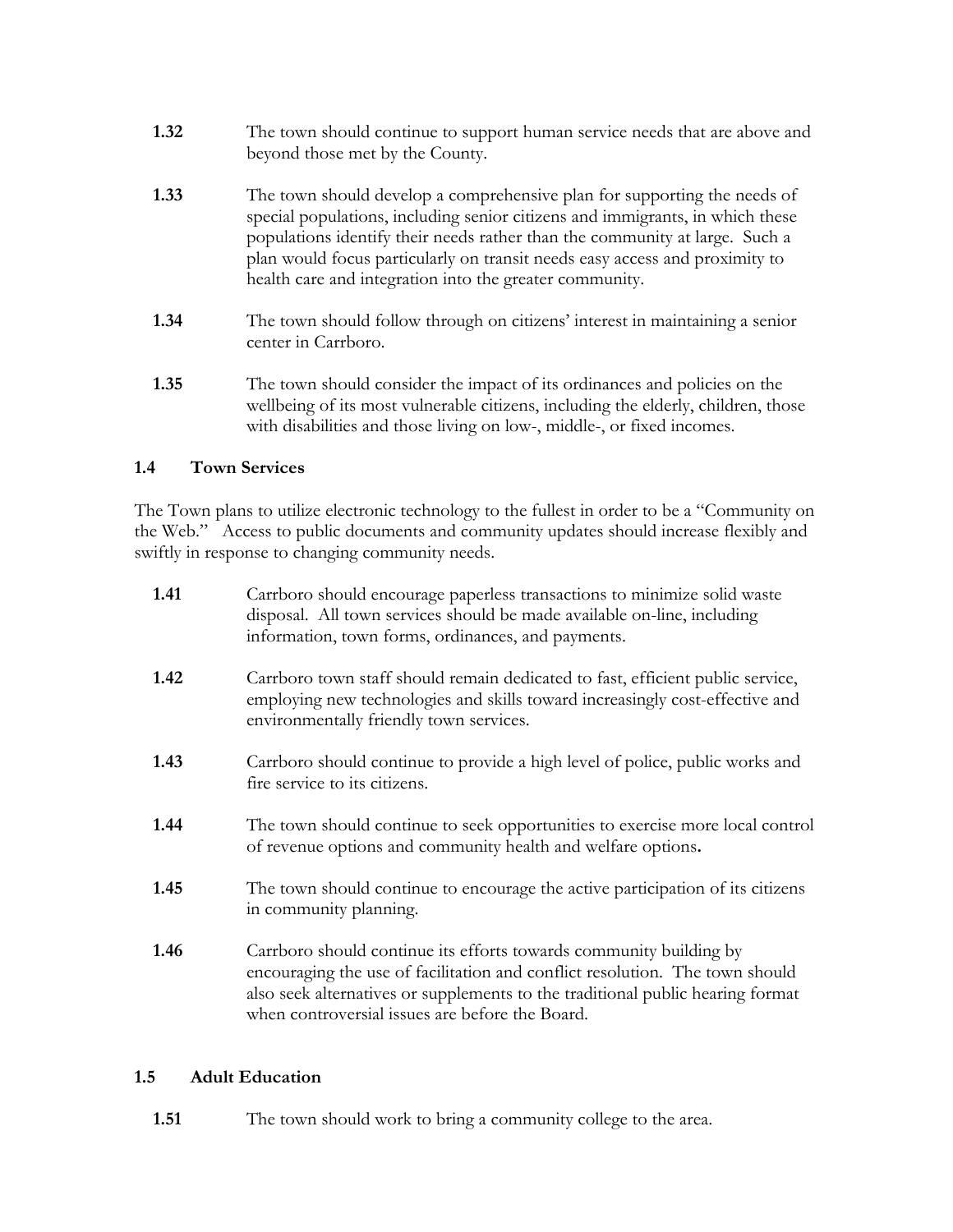- **1.52** The town should create a "Communiversity" to provide learning opportunities at all stages of life. With adult students and retirees in mind, one model for this program might be Elderhostel.
- **1.53** The town should promote the Century Center's adult education offerings and use this facility to its fullest potential as a venue for educational opportunity.

#### **2.0 DEVELOPMENT**

Carrboro's development should take place in a manner consistent with a set of adopted values. The health and safety of citizens should be protected. Respect for and protection of the natural environment should be integrated into the town's policies as a high priority in enriching the quality of life. As much as possible, Carrboro's town character should be preserved; and the town should respond to citizen initiatives toward that goal. The community should continue to foster diversity, welcoming people of all races, ages, ethnicity, sexual orientations, and social and economic backgrounds. Growth should occur in a balanced fashion, and at a rate that does not jeopardize the values set forth by Vision2020. The interests of all members of the community, including property owners, neighbors, and other interested citizens should be considered when making development decisions.

#### **2.1 Avoidance of Adverse Effects on Public Health and Safety**

- **2.11** Infill development should take place in a manner that fulfills the town's goals and enhances neighboring areas. The town should develop policies that mitigate the adverse impact of infill development, with particular consideration given to roads, sidewalks, and aesthetic compatibility. The town should develop a process to mediate disagreements between developers and residents of existing neighborhoods.
- **2.12** The town should limit development in sensitive areas such as the watershed, wetlands, and other areas the development of which could adversely affect water supplies and habitat. The town's restrictions on development within the University Lake Watershed should be retained and enforced.

#### **2.2 Preservation of the Natural Environment**

- **2.21** The Town should continue to require the preservation and maintenance of open space when land is developed, to enforce restraints on clear-cutting, and to require adequate buffers.
- **2.22** Where development is deemed acceptable, there should be well defined dense development with areas of well preserved open space.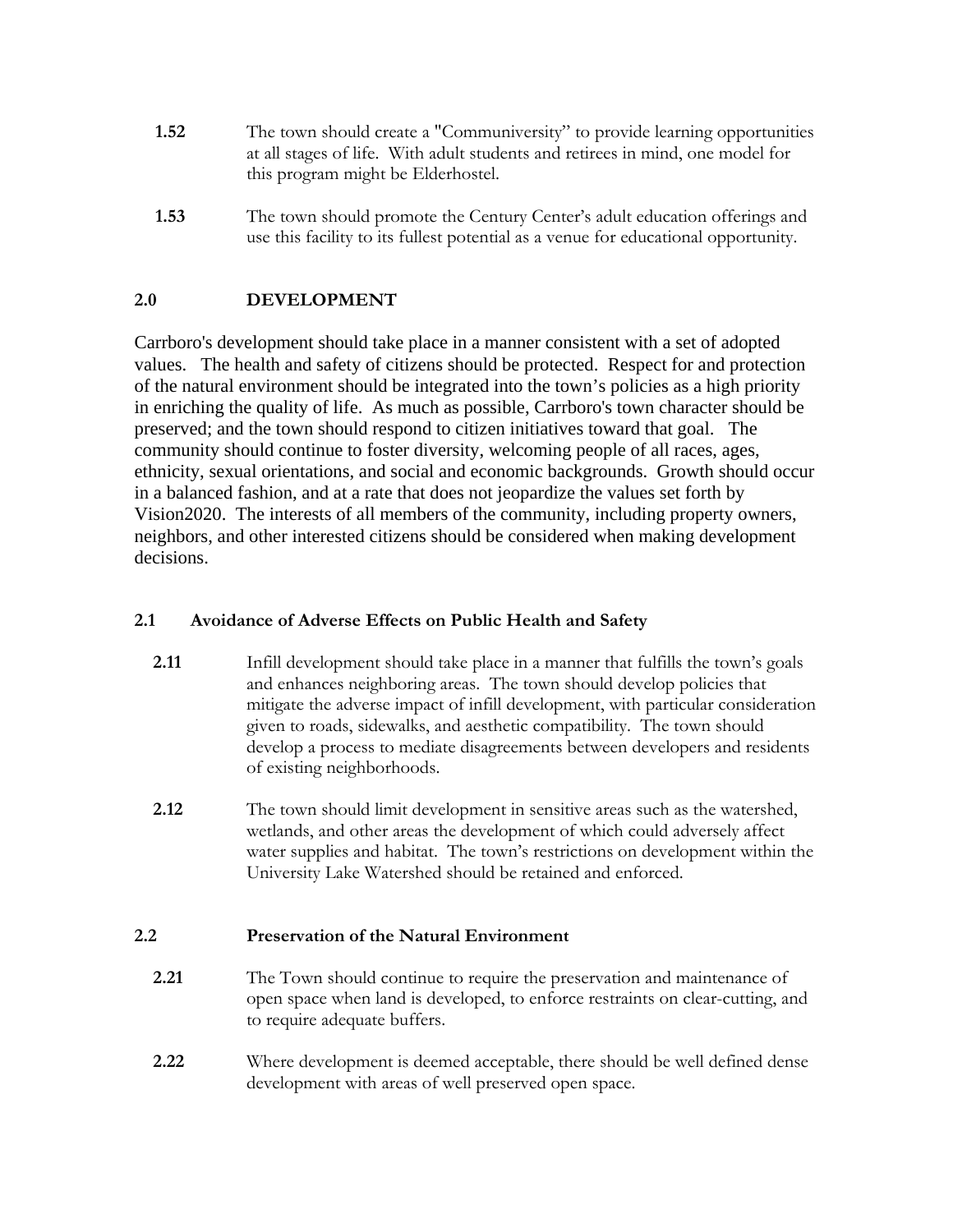**2.23** The town encourages the planting of native plant species, as well as non-native species that are not invasive. Removal of invasive species is encouraged. The town supports education on this topic and encourages the public to become aware of the list of invasive plant species found in Appendix E-17 of the Town of Carrboro Land Use Ordinance.

#### **2.3 Attractiveness of the Developed Environment**

- **2.31** The town should continue to encourage developers to apply adopted downtown design guidelines when planning and building new structures in the downtown area. Additionally, the town should continue to encourage developers to follow architectural guidelines for residential property. The town should periodically revisit the architectural guidelines to evaluate their effectiveness and their impact on other policy areas (See 2.52 and 6.0).
- **2.32** New development that blends single-family and multi-family units should be designed and landscaped to ensure compatibility.

#### **2.4 Carrboro's Character**

- **2.41** The town should support the evolution of a downtown district that embodies Carrboro's character. The downtown district should have medium-rise buildings appropriately sited with adequate public access, and it should provide shopping opportunities that meet our citizens' everyday needs. The downtown should remain a center for the community where people work, gather, shop, socialize and recreate. The Century Center should serve as a focal point for the downtown.
- **2.42** Development throughout Carrboro should be consistent with its distinctive town character. The town should adhere to policies that limit the widening of roads, encourage plantings alongside roads, preserve historic areas, buildings and older neighborhoods, and retain unspoiled green spaces and other natural areas.
- **2.43** Carrboro should plan and encourage the growth of tree canopies over roads to mitigate the heat and smog effect caused by superheated pavement. Carrboro should strongly encourage the electric utilities to put their lines underground to allow for full canopy coverage.

#### **2.5 Balanced and Controlled Growth**

- **2.51** The town should support the implementation of our Small Area Plan.
- **2.52** The town should continue to require the construction of a diverse housing stock.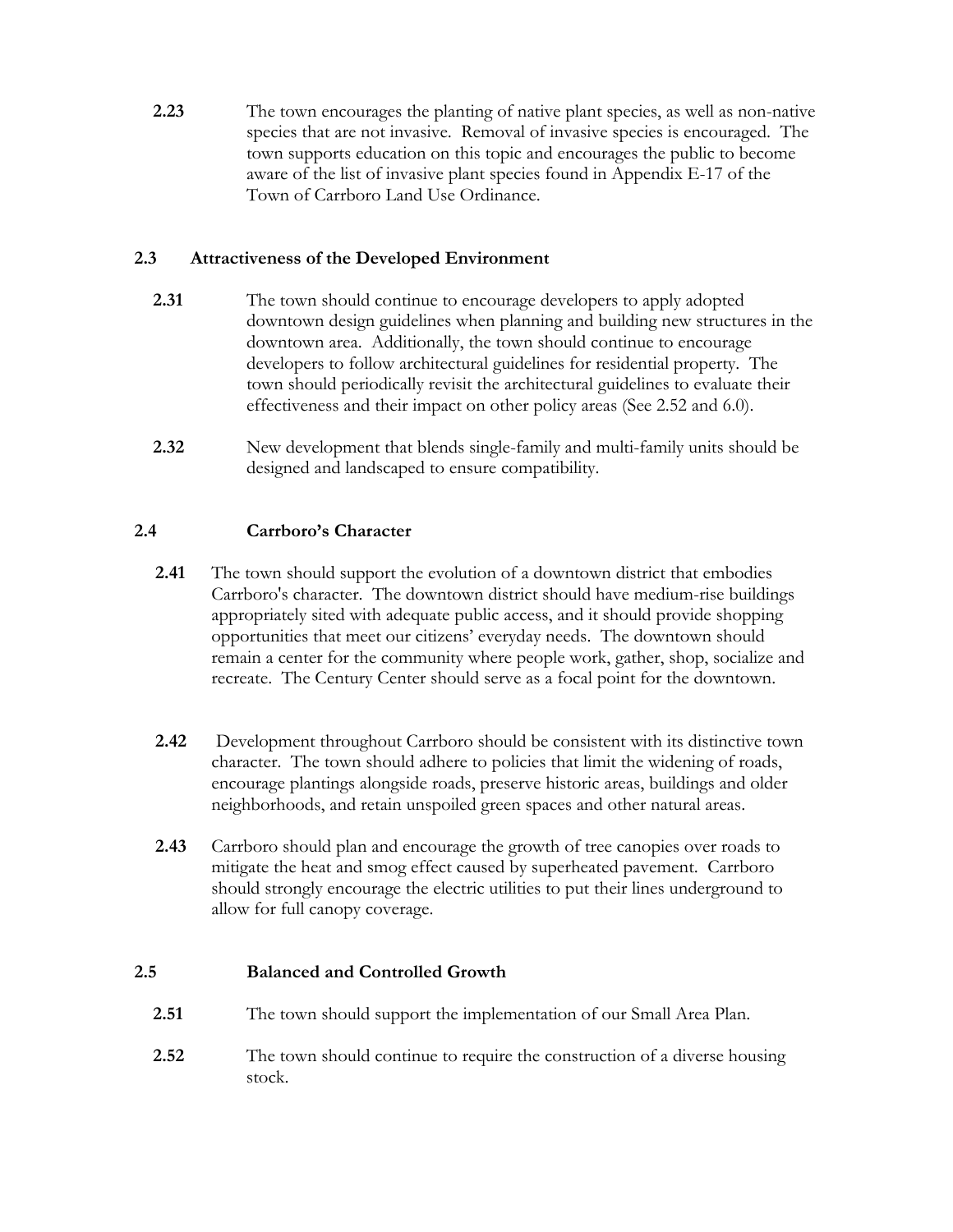**2.53** Careful attention should be paid to the carrying capacity of the existing infrastructure as growth occurs.

#### **3.0 ECONOMIC DEVELOPMENT**

With the population of Carrboro expected to increase during the Vision2020 period, additional commercial development should be anticipated both downtown and in peripheral areas. Carrboro should seek to reduce the tax burden on single-family owners by increasing the percentage of commercial space in town.

#### **3.1 Nature of Development**

In the interest of environmental preservation, new commercial development must minimize negative environmental impact, it must emphasize appropriate buffers, and it must not compromise the integrity of established neighborhoods.

#### **3.2 Downtown Vitality**

Downtown Carrboro should be nurtured as the social, cultural and economic center of our community. The downtown should include public social spaces as well as a mix of business types.

- **3.21** The town should develop a plan to govern the continuing development of downtown. Toward this end, the town should adopt the following goals:
- To double commercial square footage in the downtown from that existing in the year 2000.
- To accommodate additional square footage by building up, not out.
- To increase the density of commercial property in the downtown area.
- To improve the downtown infrastructure (e.g. parking facilities, sidewalks, lighting, shading) to meet the needs of the community.
- To develop transit and traffic initiatives which enhance the viabilitiy of downtown.
	- **3.22** Carrboro should encourage the development and placement of architecturally significant commercial and civic buildings.
	- **3.23** Other downtown commercial activity could include restaurants, entertainment venues, technology companies, lodging, and offices.
	- **3.24** Frequent, accessible public transit is necessary for a thriving downtown. Multi-modal access to downtown should be provided. As traffic increases, Carrboro should consider perimeter parking lots served by shuttles to bring people downtown.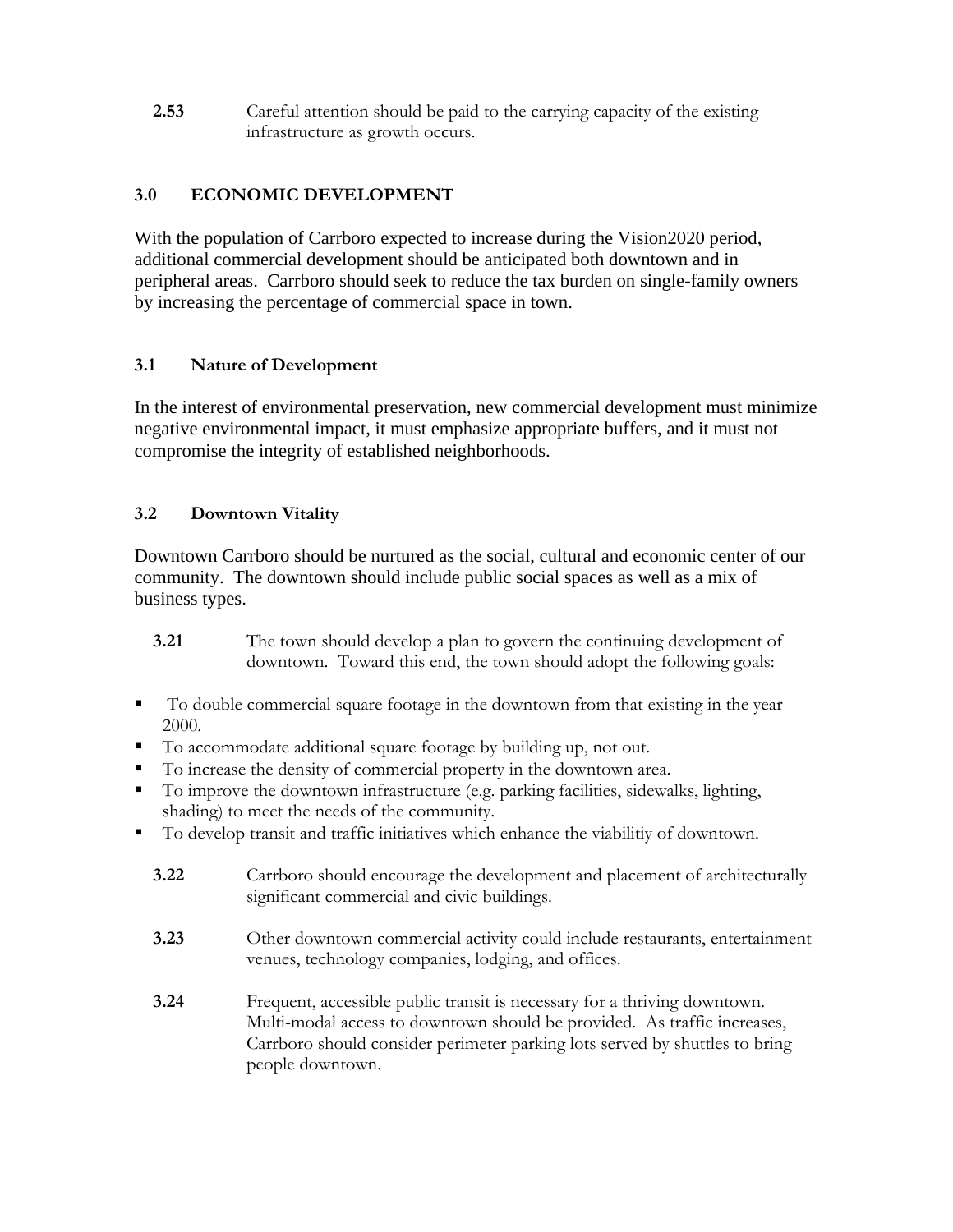| 3.25 | Walkability should be encouraged downtown and pedestrian safety and         |
|------|-----------------------------------------------------------------------------|
|      | comfort should be a goal. The town should improve lighting and shading, and |
|      | create auto barriers.                                                       |

- **3.26** Carrboro should continue to use the revolving loan fund to support the development of locally owned and operated businesses and encourage microenterprises through education and loans.
- **3.27** Carrboro should consider pedestrian-only spaces downtown.
- **3.28** Carrboro encourages a variety of appropriate residential developments single-family, multi-family, SROs, et cetera – in the downtown especially as part of mixed-use developments.

#### **3.3 New Commercial Growth**

Opportunities for new commercial growth exist primarily in four areas: downtown, across from the Carrboro Plaza Shopping Center, within the commercial core of a village mixeduse development, and within new office/assembly conditional use developments. The latter two options are most obviously appropriate in the transition areas, but may be approved throughout the town's jurisdiction.

#### **3.31 Shopping Centers**

- **3.311** Before creating new shopping centers, the town should encourage those that exist to maximize their potential by adding stories when and where practical.
- **3.312** All shopping centers should be connected to residential areas with increased pedestrian access.

#### **3.4 Technology**

- **3.41** The town should research ways to support telecommuting.
- **3.42** Carrboro should continue to explore new technologies and should actively recruit private companies to supply Carrboro with the most up-to-date technology available, encouraging its distribution throughout the town**.**
- **3.43** Carrboro should help local businesses grow and expand by taking full advantage of the Internet and other new technologies that become available.

#### **3.5 Home Businesses**

Carrboro should encourage small, low-impact home businesses. The town should revise ordinances to remove any unnecessary obstacles to appropriate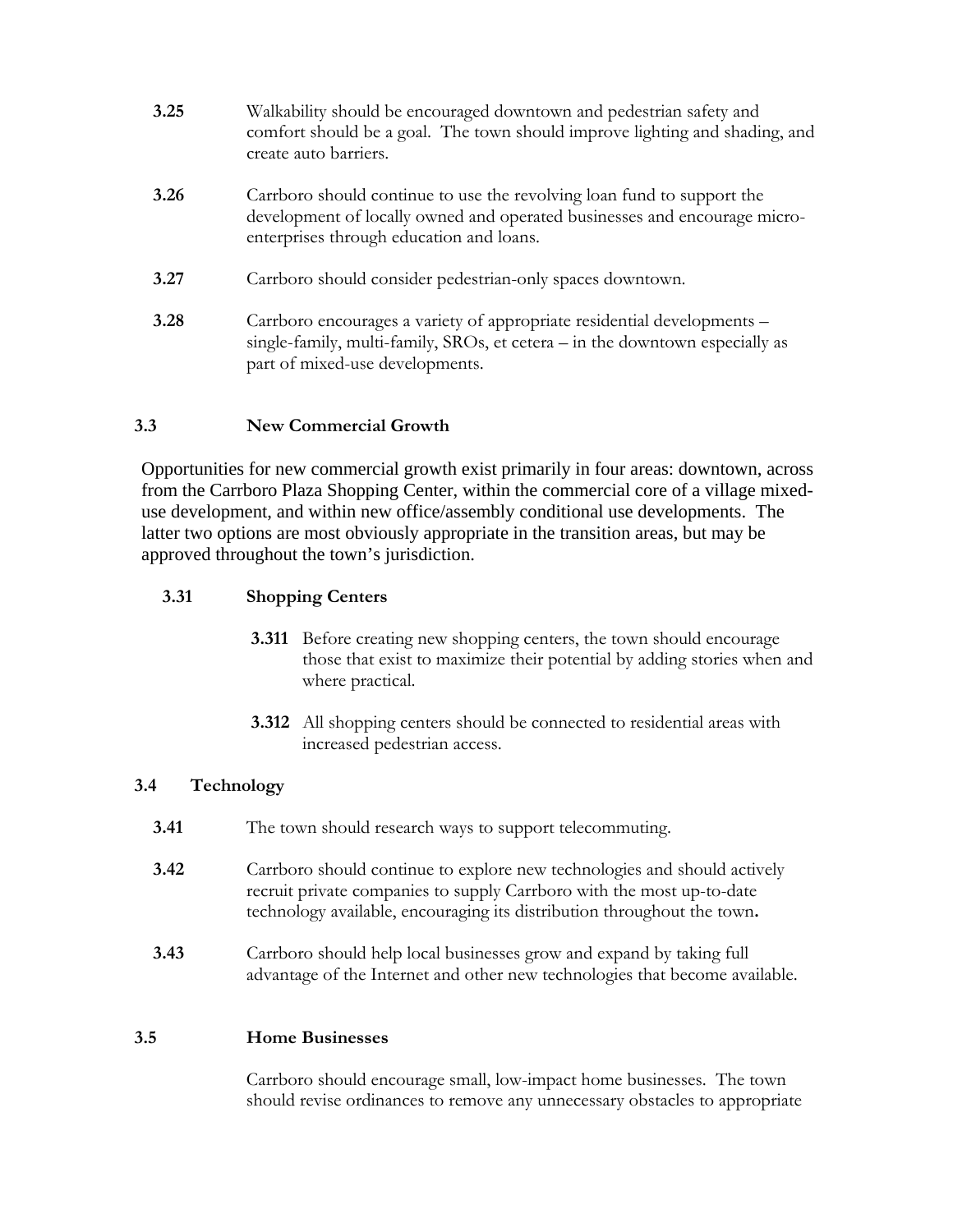home businesses, and should encourage developers to accommodate home businesses in all new developments.

#### **3.6 Economic Diversity**

- **3.61** While our citizens may not be able to meet all of their consumer needs in Carrboro, it is important that the town encourage the widest possible diversity of locally operated businesses. The objective is a balanced portrait of convenience: a movie theater, overnight accomodations, home businesses, technology, retail, a variety or department store, restaurants and entertainment.
- **3.62** Carrboro is a town rich in economic diversity. The town should strive to continue this tradition by adopting ordinances and policies that recognize diverse employment types and pay scales.
- **3.63** The town should encourage the development of underutilized property in the downtown area.

#### **4.0 TRANSPORTATION**

The safe and adequate flow of bus, auto, bicycle and pedestrian traffic within and around Carrboro is essential. The public transit system serves to encourage non-auto travel and reduce congestion on existing roads. The town's Land Use Ordinance and economic development policies both address traffic flow in this expanding municipality.

#### **4.10 Planning**

- **4.11** The Town of Carrboro should adopt a comprehensive transportation plan. The plan should address population growth projections for the town, its planning jurisdiction and expected growth in adjoining jurisdictions.
- **4.12** The Town should continue to implement its connector roads policy.
- **4.13** The town should cooperate with Chapel Hill and other regional entities in a comprehensive transportation plan to include: regional transit service conducted by the Triangle Transit Authority, seamless connections among all the region's public transit systems, and shorter routes and more frequent service
- **4.14** Carrboro should support a passenger rail connection between the Horace Williams' property, through Carrboro's downtown, and the main campus of the University of North Carolina at Chapel Hill.
- **4.15** As public transit routes are identified, the town should locate new highdensity development along such routes through changes to the zoning ordinance and map.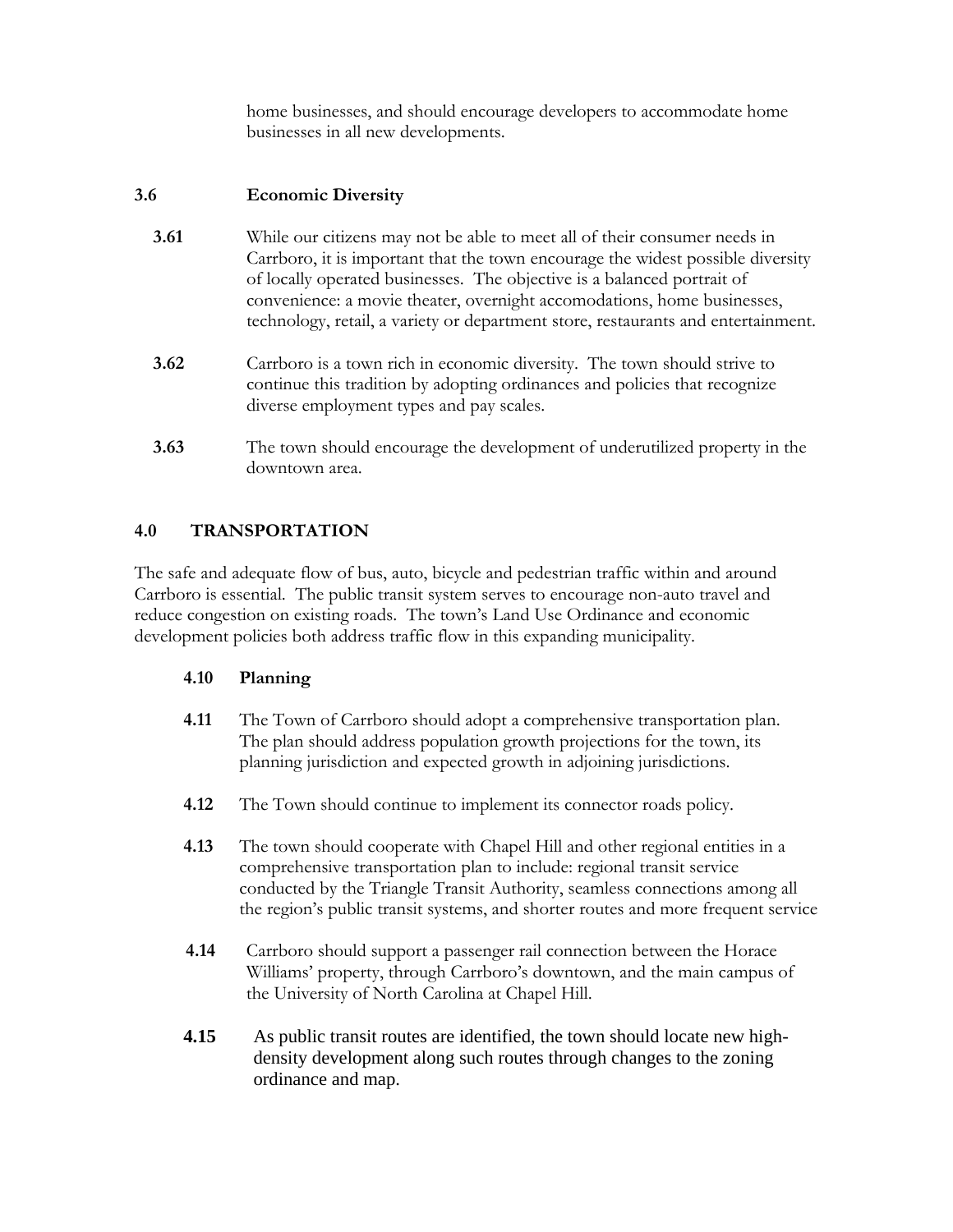#### **4.2 Public Transit**

- **4.21** The system should continue to facilitiate access to youth activities and special events and educational opportunities at UNC-Chapel Hill and should enhance access to employment opportunities. Additional park and ride lots should be built for easy public transit access.
- **4.22** Carrboro should expand its participation in organization and planning for the community bus system and continue in its efforts to share the costs of the sytsem equitably with Chapel Hill and the University. Costs of the system should be subsidized by federal and state grants as well as appropriated town revenues.
- **4.23** The town should support transportation services that meet the special needs of its disabled citizens.

#### **4.3 Bicycle and pedestrian traffic**

- **4.31** The town should fully implement its bicycle and pedestrian network plan. This plan should identify links needed now as well as links that will be needed by 2020.
- **4.32** The town should establish connections with bicycle and pedestrian ways in other juristictions.
- **4.33** The maintenance of these paths and ways should continue to be a high priority.

#### **4.4 Established Roads**

 **4.41** As a general policy, established roads should be widened to accommodate bike lanes and sidewalks, but not to provide additional lanes for automobiles.

#### **4.5 New Development**

- **4.51** The town should continue to require developers to install sidewalks and bicycle paths in new developments.
- **4.52** New developments should bear the costs of upgrading connector and arterial facilities in the areas adjacent to their properties to the extent appropriate, including upgrades to serve pedestrians and bicycles, given the added load to the infrastructure and anticipated use of facilities.

#### **4.6 Funding**

**4.61** The comprehensive transportation plan should propose and recommend alternative funding mechanisms to finance infrastructure improvements.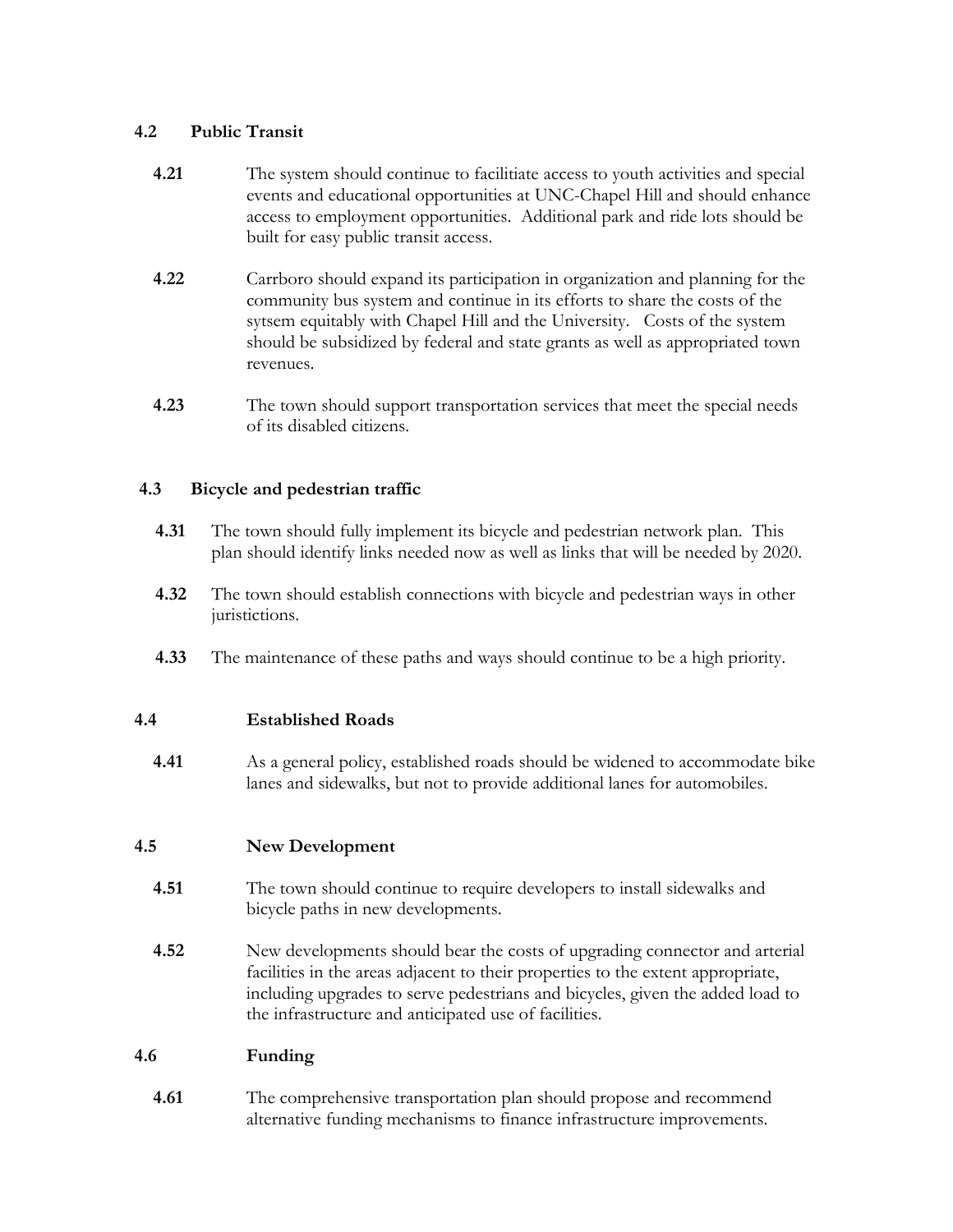#### **5.0 ENVIRONMENTAL PROTECTION AND PROMOTION**

The town should serve as a leader in protecting the environment and protecting its residents.

#### **5.10 Solid Waste**

- **5.11** The town should aim to recycle all solid waste as a "No Waste" community, and should devise strategies to minimize landfill waste. The town should encourage source reduction through all available means (e.g. mandatory or "pay as you throw" collection of recyclables).
- **5.12** Carrboro should develop and encourage a network of neighborhood composting facilities. The town should also explore the creation of a town compost heap that would benefit the community's gardeners.
- **5.13** Recycling facilities should be readily available throughout the town.
- **5.14** The town should investigate ways to increase the life span of the current landfill.
- **5.15** Carrboro should work with the county to educate all citizens about waste reduction. Creative, non-traditional programs, such as turning garbage into art, should be pursued.

#### **5.20 Water**

- **5.21** Carrboro should work with OWASA to develop the policies and infrastructure necessary for water conservation (e.g. encourage the re-use of grey water, replacing fixtures with low-flow models, and collecting stormwater for watering gardens).
- **5.22** Carrboro should adopt a strategy and set of policies to protect all of our creeks, streams, ponds, and lakes.
- **5.23** Carrboro should be proactive in managing its stormwater, promoting active maintenance of facilities, reducing impacts of increased impervious surface, and minimizing impacts on waterways.

#### **5.30 Open Space, Greenways, and Natural Areas**

- **5.31** Carrboro should work to preserve open space and greenways through all available means, such as direct purchase, conservation easements, donations, and federal and state grants.
- **5.32** The town should map a connected series of greenways that are large enough to serve as wildlife corridors.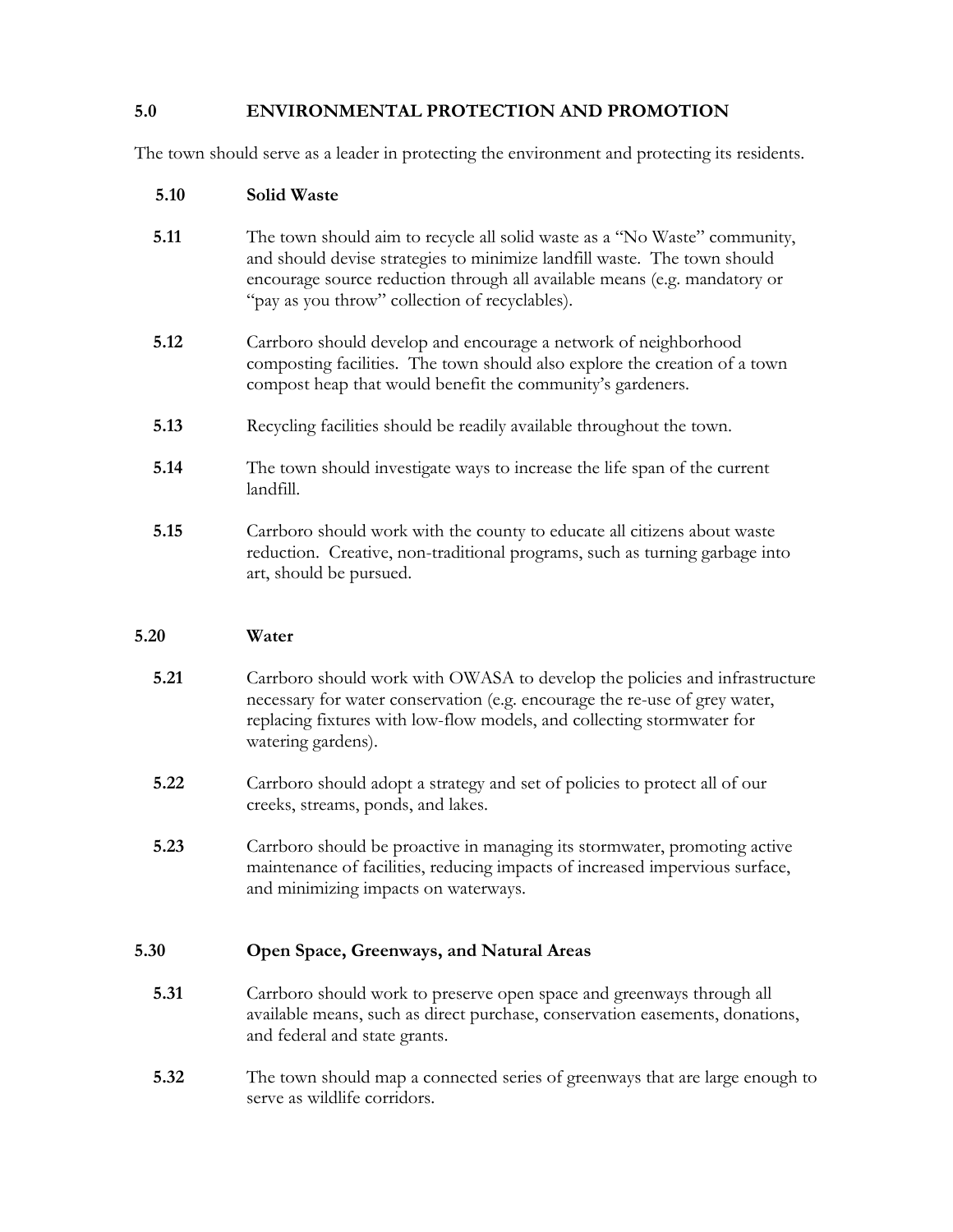#### **5.40 Construction**

 **5.41** The town should encourage the reduction of waste materials in the course of new construction or renovation. The town should promote, be a leader in, and require, where practical, the use of recycled building materials, recycling plans for construction and demolition materials, and the extent to which "green building" techniques are being employed.

#### **5.50 Energy**

- **5.51** The town should publicly promote every available means of energy conservation. The town's own alternative and renewable energy targets should include passive and active solar, and composted waste co-generation to fuel public vehicles and the heating of town facilities
- **5.52** The town should set a goal of reduced energy costs in all town buildings and increased fleet mileage for all town vehicles.

#### **5.6 Farmland Preservation**

 **5.61** The town should adopt incentives to help limit the conversion of farmland to developed uses that bridge the transition areas. These incentives should be designed to preserve small farms, farm co-ops, and organic farming within new conservation subdivisions and elsewhere.

#### **5.7 Toxic Use**

The town will work to reduce its use of hazardous and toxic products in town operations and will expand, promote, and provide public education on such efforts as with its least toxic integrated pest management policy.

#### **6.0 HOUSING**

The town should develop a comprehensive housing policy that seeks to provide housing for all of Carrboro's citizens.

#### **6.1 Housing for a Diverse Population**

- **6.11** Town policy should accomodate a variety of housing styles, sizes and pricing. It should also address issues of density, funding and rezoning to allow for more nondetached housing, mixed-use development, and communal living options.
- **6.12** The variety of strategies to be considered should include the investigation of alternative public and private funding for construction and renovation of low and moderate income housing. A low interest loan pool for individuals and nonprofits that wish to buy and rehabilitate housing is desired.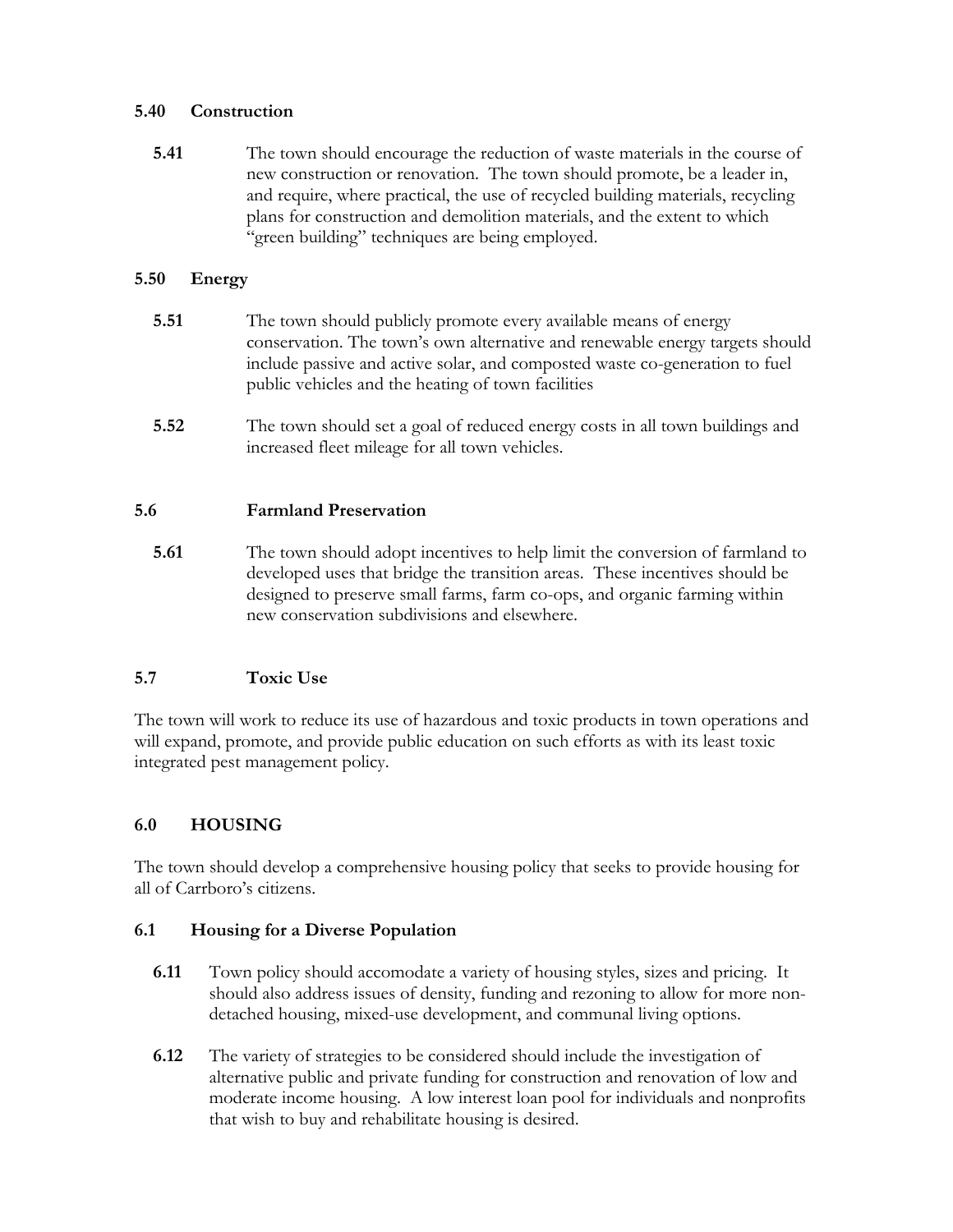- **6.13** The town should review all vacant municipally owned land for the purpose of making unneeded tracts available for housing programs.
- **6.14** The town should continue to advocate for inclusionary zoning techniques to increase the local stock of affordable housing.
- **6.15** The town should pursue the development of density bonus provisions for projects incorporating environmentally sensitive development and building practices.
- **6.16** With our growing population of senior citizens, the town should support the creation of more housing that allows our senior citizens to interact fully with the larger community. Senior access to public transit will become an increasingly important concern.
- **6.17** The town should interact with non-profit groups that work to provide affordable housing, including but not limited to the Land Trust, Orange Community Housing Corporation, Empowerment Inc., and Habitat for Humanity.
- **6.18** A minimum of 15 percent of the residential units in any residential development should meet the affordability criteria specified in Section 15-182.4 of the Carrboro Land Use Ordinance.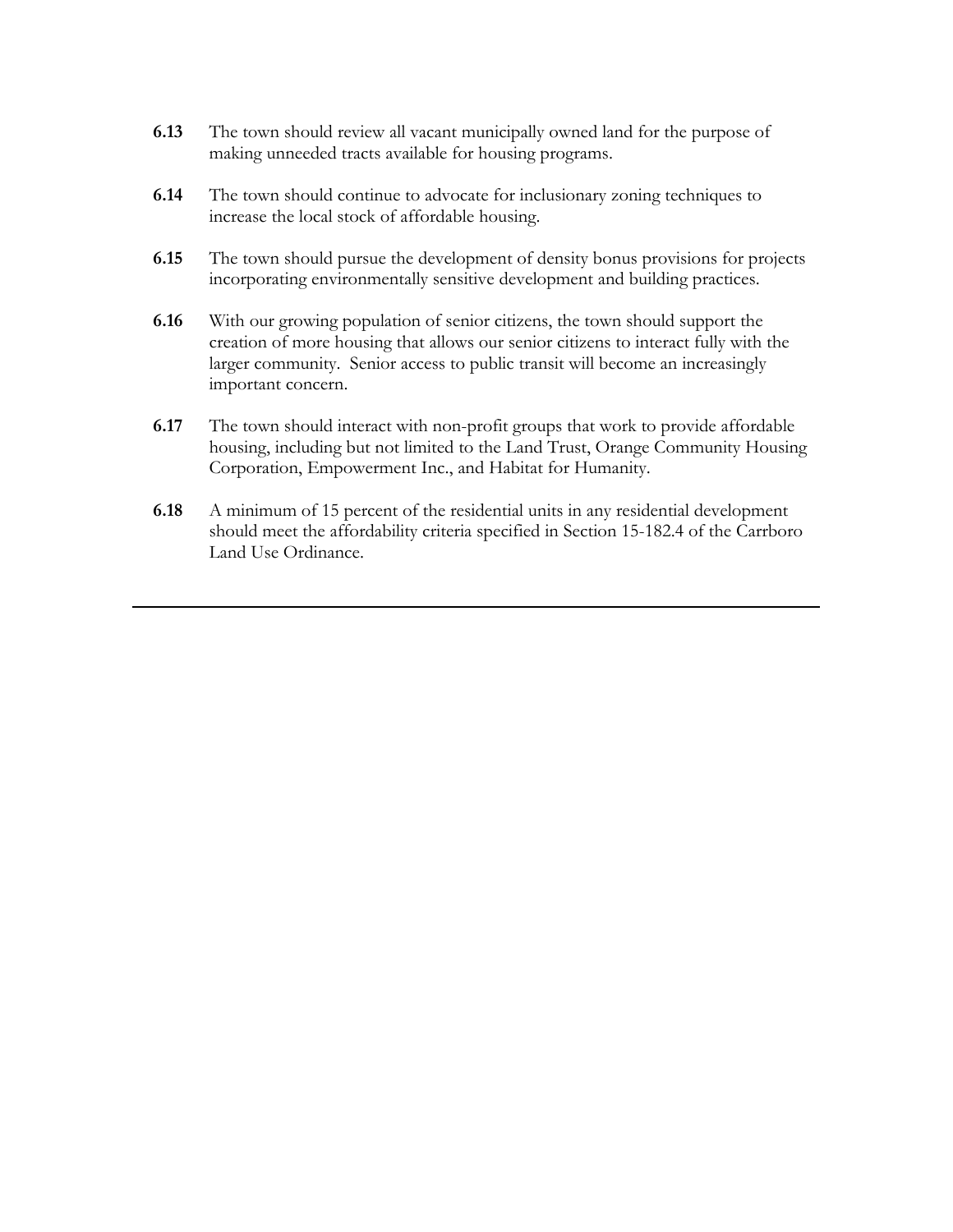## APPENDIX A:

## SUMMARY OF IDEAS FROM MARCH 25, 2000 COMMUNITY FORUM

## CATEGORIZED INTO MAJOR TOPIC AREAS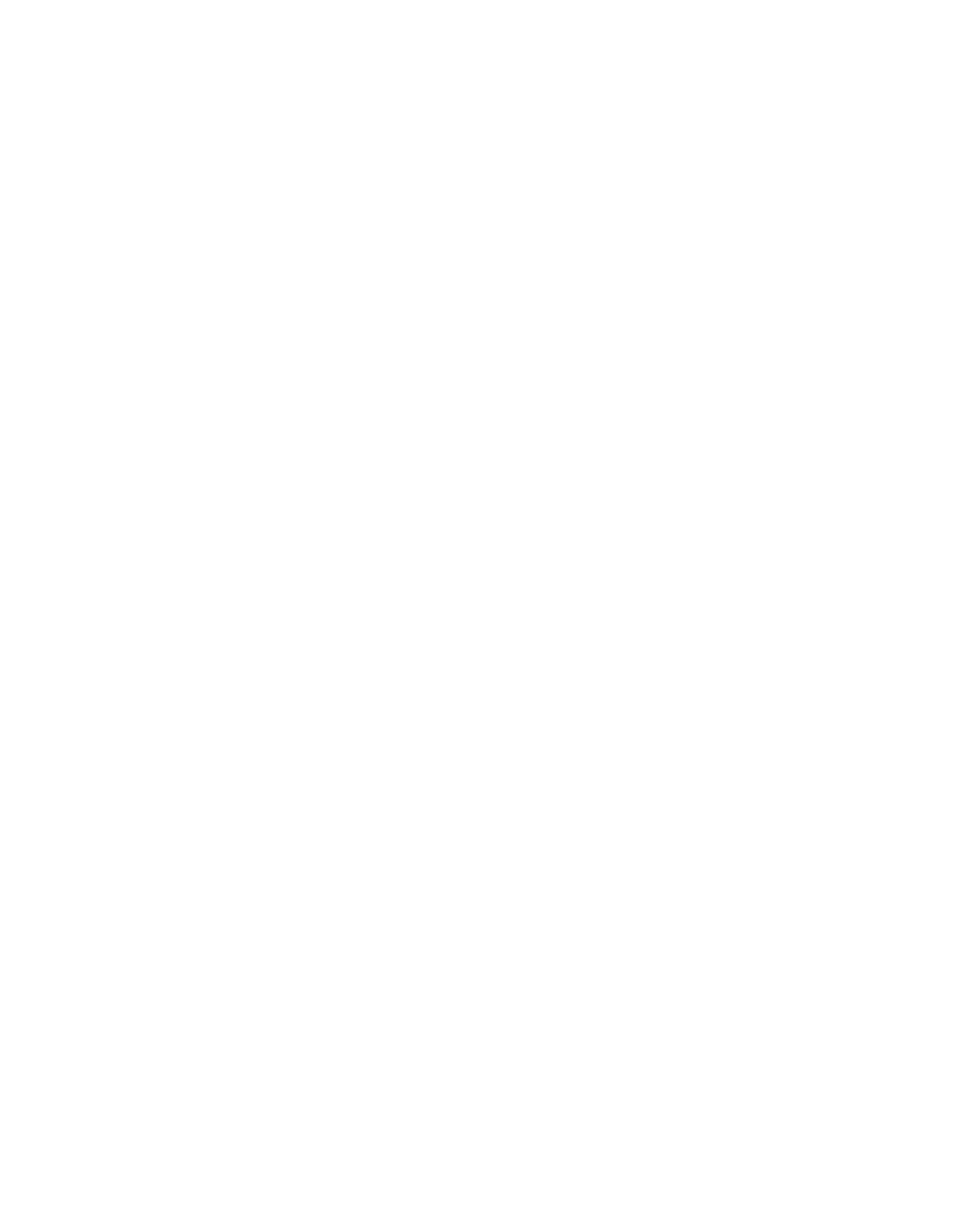## APPENDIX B:

## SCENARIOS OF LIFE IN THE YEAR 2020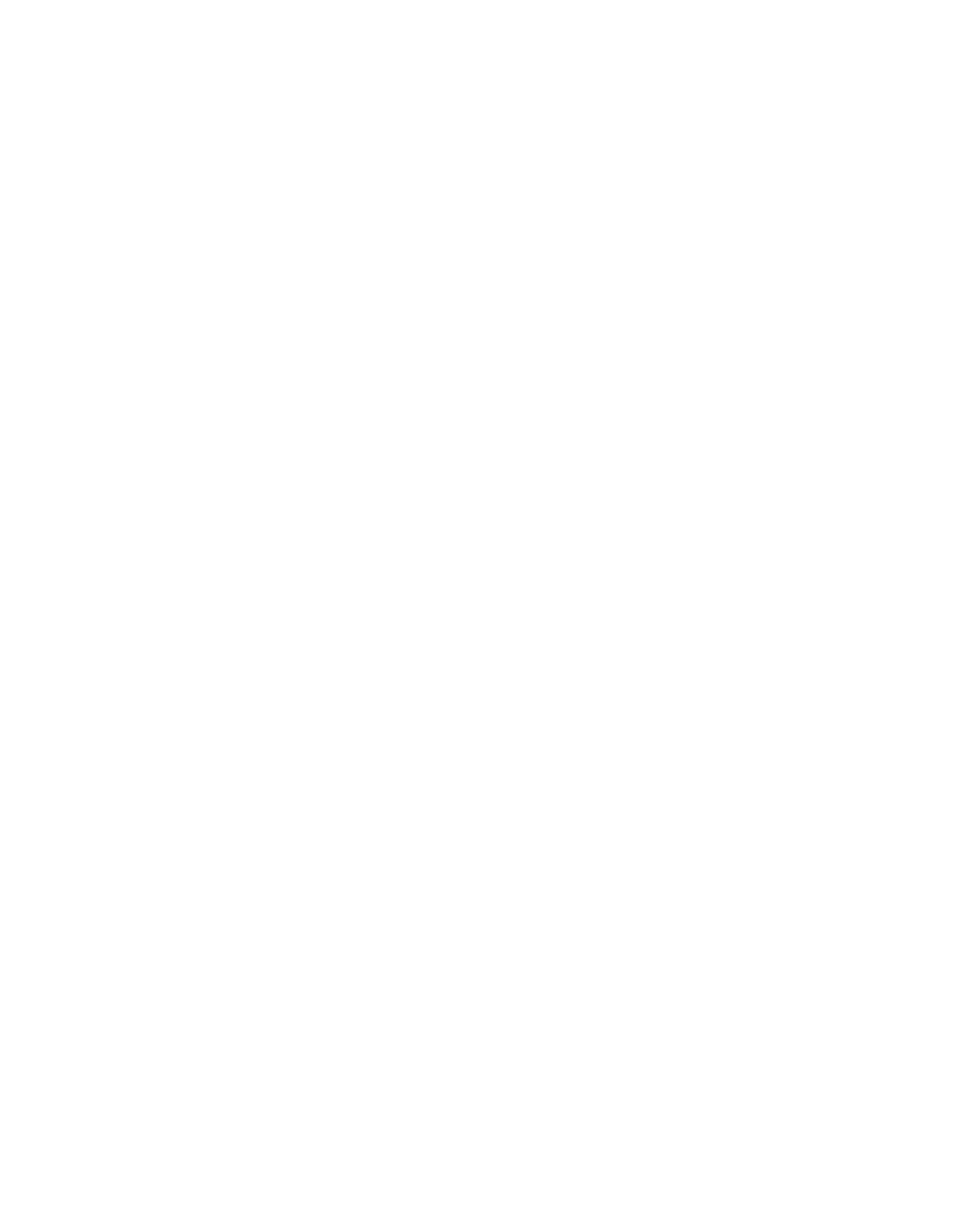#### Carr Village North – 2020

Chapel Hill Newspaper, "The Daily Weekly" May 30, 2020

Families from Carr Town South and Carr Town North will join forces this weekend to celebrate the annual Spring Festival of the Towns. On Friday, families can stroll on the Weaver Street Esplanades and enjoy sculpture, art and crafts created by local residents. Food booths with a variety of ethnic foods will be provided by Carrboro restaurants. At sundown, the Carr Town Sympony will play a concert in the park at Harris Teeter Plaza. Movie buffs can enjoy an evening at the outdoor film festival, a week-long annual event which runs concurrently with the Spring Festival. Seating will be available on a first-come, first-served basis. The giant screen, mounted on the side of the old 3-story parking building, can be seen from many adjacent apartments and living quarters over the downtown stores. Some residents rent their rooms for exhorbitant prices to guests from abroad who come to Carr Town for the internationally-renowned film festival which attracts entries from the most avant garde independent film producers.

On Saturday, a full schedule of events is scheduled in the central park district of Carr Town North and on the adjacent soccer fields. This includes softball and soccer games for all ages, hikes in the forest buffers that surround Carr Town North, and a fishing contest for children at the community pond. Special senior events are scheduled, including a clogging contest and swing dancing. The traditional tour of the Andrews-Lloyd Farm Museum will also be available. Shuttle buses will run on the hour from Carr Town North to the Andrews-Lloyd Farm with a stop at the cluster of 1890 stores at Calvander. The reconstructed Calvin Andrews country school at Calvander will also be open at no charge.

Buses will leave the train station in Carr Town South every fifteen minutes on Saturday beginning at 9 am. The last returning bus will leave Carr Town North at midnight.

Carr Town North was developed as a neo-traditional village in 2010, six years after the downtown redeveloment of Carr Town South began on a piece-by-piece basis following the plan developed by Giles Blunden and using the guidelines established through citizen participation in the 2020 visioning process. The Northern Transition property was purchased by a progressive consortium of local businessmen, planners, architects, developers, and citizens. After receiving financial backing from a mysterious benefactor, they were able to purchase the entire 250 acres of land in the Northern Transition which they labelled "Carr Town North." By popular demand the name "Carrboro" was changed to Carr Town South to reflect the complimentary balance between the two centers. Both villages are loved by those who live in them, and Carr Town is still high on the US News and World Report's list of the best retirement towns in the US.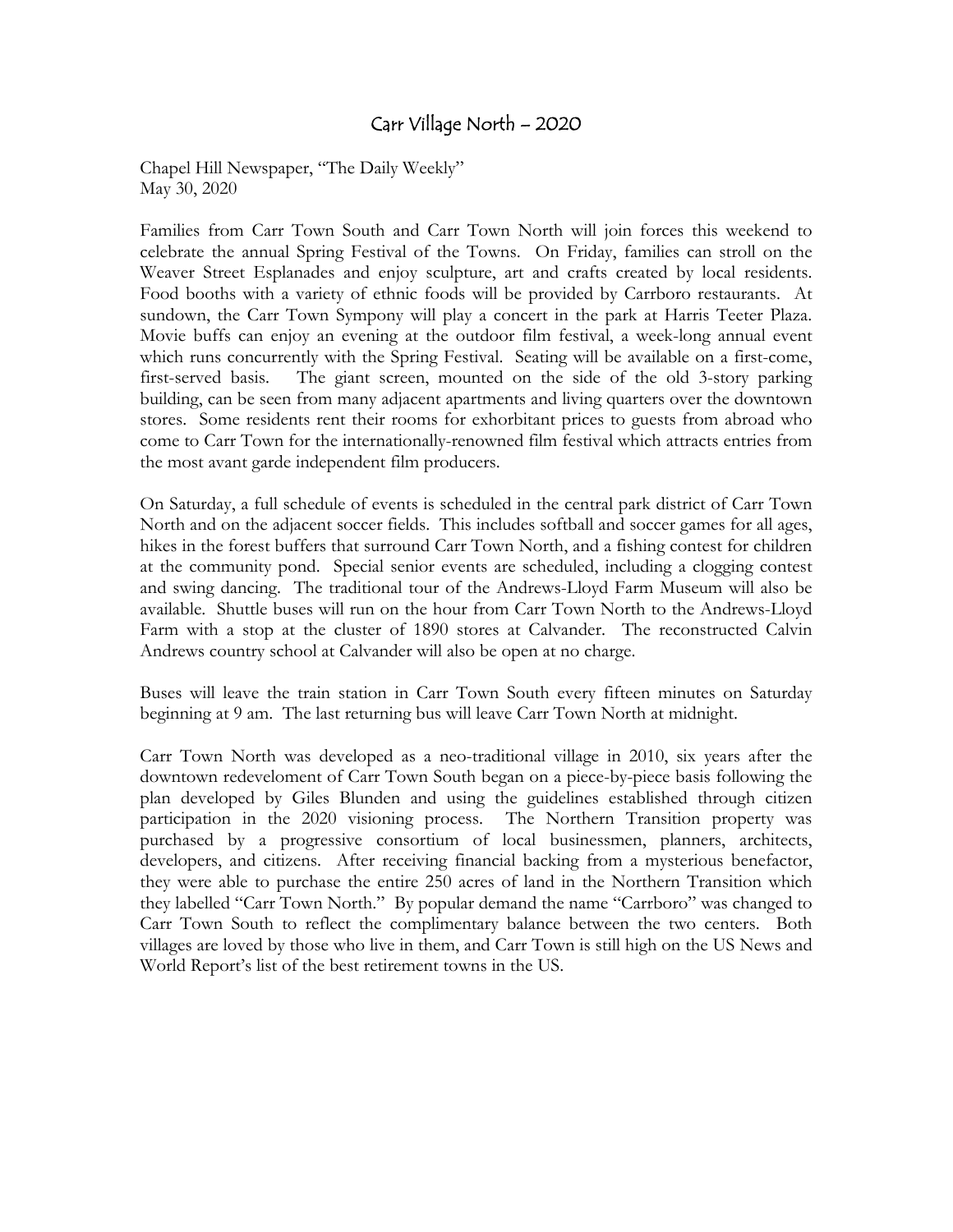#### Vision 2020 – Preamble to the Suggested Policies

A beautiful morning, so I decided to stroll downtown to my office. The canopy of trees over Greensboro Street provided a cool shade as I walked. As always, I'll stop at Weaver Street Market to pick up my morning coffee and one for Jerry, my partner. Jerry lives up north of Calvander and he takes the shuttle bus in every morning. As I approach Weaver Street, I can see a group of seniors going into the Century Center for a day of involved activities, discussions, instructions, and a lot of other fun activities. The also have use of the rooftop gym and solarium during the morning hours. Soon, the working parents will arrive to drop off their kids for day care. Jerry drops off his daughter before coming to our office.

If I look east, I can see the windows of our offices in the five-story building just behind the Armadillo Grill. Some call the building "The Starting Gate" because so many new ventures and businesses start out there. But it is not an incubator for people like Jerry and me. Lots of the offices and most of the stores are occupied by long-term tenants. Because of its success, two more similar buildings are under construction, one on South Carrboro Street, and another at the Highway 54 crossroads, next to the Multiplex Cinema. The Multiplex is ok, but I much prefer the Greenwich Art Theater right next to the Artscenter complex.

The coffees in hand, I head to the office after having greeted several people at the market and on the street before entering the office building. Jerry arrives soon after I do and we get down to a full mornings work. When we can close up and go out for lunch, there are so many terrific choices and so many of them offer outdoor dining. After a really nice lunch we walk about enjoying the traffic-free downtown. Cars are never allowed and delivery trucks are restricted to the hours of 11:00 p.m. and 5:00 a.m. The loop road sure cut out the traffic congestion, and the electric delivery trucks cut down on the pollution. The electric shuttle buses allowed in parts of downtown are a godsend, especially when it rains. We discuss the Town's plans regarding the expansion of the Farmer's Market Commons to include free outdoor dancing programs, sponsored by the Dance Company of Carrboro. We greet the Mayor, who asks if we plan to attend the North Carolina Symphony Concert at Carrboro Fields (adjacent to Carrboro Stadium), we both reply in the affirmative.

Back in the office, there's a message from Gina. She had called to ask if we want to meet her tonight at the newly renovated Town Hall for the Citizen's Art Show opening, we agree on the time. She reminds us that the Photography and Crafts show at the Century Center is closing on Sunday and to make sure to see it. Gina works with us, but she works out of her home. She is also a mass of information regarding all the cultural events happening in little old Carrboro. Lastly, she reminds us that we're all going to a performance of "Peter Pan" at noon on Saturday with our kids. And, that night to the musical "H.G. Wells' Outline of History," with the original Broadway cast. Looks like we'll be spending a lot of Saturday at the ArtsCenter.

Thankfully, we have a lot to occupy our time Downtown between the shows. It's more fun for us and the kids than one of those theme parks, with all their hype and glitz. But I am looking forward to a relaxed Sunday. My family plans to get to the soccer field early and watch my son play. Afterwards to the other parks for a picnic first, then to just relax, meet friends, snack and doze while reading the newspapers. Or, to wander over to the pools area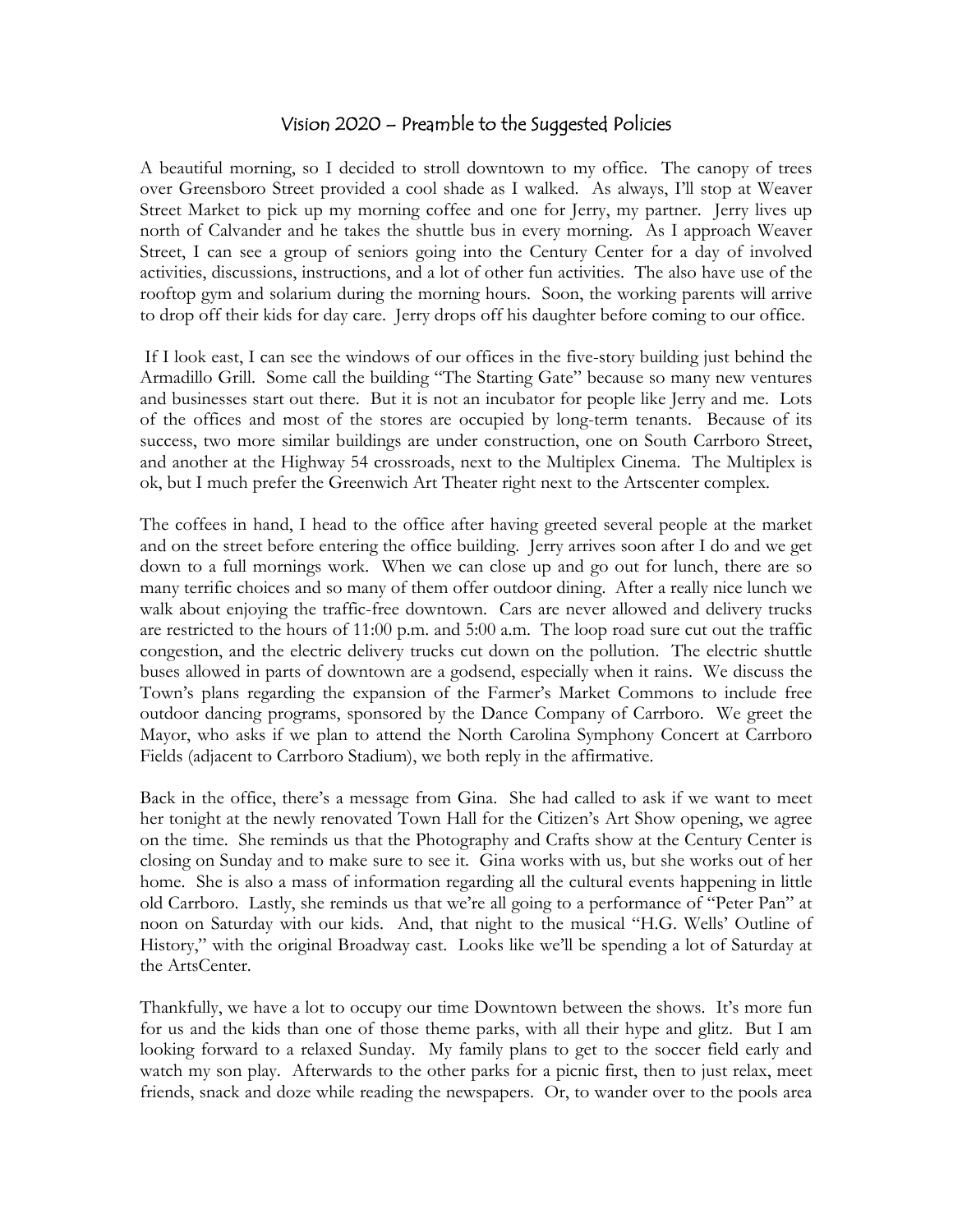and watch the people cavorting. Wow, can't wait for the weekend. I turn on the radio, tuning it to WCBO, which will give us the weather report as well as an update on what's happening in our town. Nice to hear that the last stretch of Greenway will be completed next week and we'll be able to walk from Southern Village all the way to the new mini-town about three miles north of Calvander without having to cross a street, only feet and bikes allowed. The east-west greenway should be finished soon, from Carrboro to downtown Durham; Greater Carrboro has become a reality. The afternoon passes quickly. And we prepare to close up shop for the day. I need to pick up a few things at Weaver Street Market for dinner. I must remember to ask about the other new stores that they are opening in the north. Out in the street, the sun is just settling, we wave to a few friends and walk towards the Century Center where he'll pick up his daughter and I'll head to the market. As we part he says "good night Ben" and I reply "good night Jerry."

#### Scenario for Parks and Recreation

This weekend I am planning to attend a soccer tournament hosted at the local soccer complex built as a public/private partnership. My niece's soccer club from Kentucky will be coming to play. She is so excited because UNC and the Chapel Hill-Carrboro region have an international reputation for women's soccer excellence. The whole team is thrilled to be playing here where Mia Hamm and so many other great women soccer players trained.

In retrospect, joining with Orange County, Hillsborough and Chapel Hill to build the soccer complex has been a win-win situation for all concerned. Partly due to UNC's reputation, the soccer complex is a huge success both in terms of economic benefit to community, local development of talented players and a recreational benefit to the community. Benefits to the community include:

\$15 million in local revenues from hosting soccer tournaments

4,000 local youths annually who participate in soccer programs on local fields

Revenues from the operation of the soccer complex are put into scholarships for youth who need financial assistance to participate. There has been a significant increase in African-American, Latina/Latino, and Asian youth participation since the scholarships became available.

Chapel Hill/Carrboro Transit system provides adequate service for youth to get to the soccer complex for practice and games so that dependence on parents for transportation is no longer a barrier to participation.

#### Swimming Pool

I am swimming again for exercise and relaxation. I quit swimming because all the public pools in our area were so over-used that swimming was very stressful. Swimming in a lane shared with four other people has many hazards. Kicked in the side, pushed under, drowned in backwash were a few of the hazards. Now with the new pool, it is pleasant again to swim before and after work. The recreation department offers swimming lessons at the pool in the morning and is sponsoring swim teams for youth. Of course the improved Chapel Hill/Carrboro Transit system makes it possible for more youth to participate in the swim team because they do not have to depend on parents for transportation.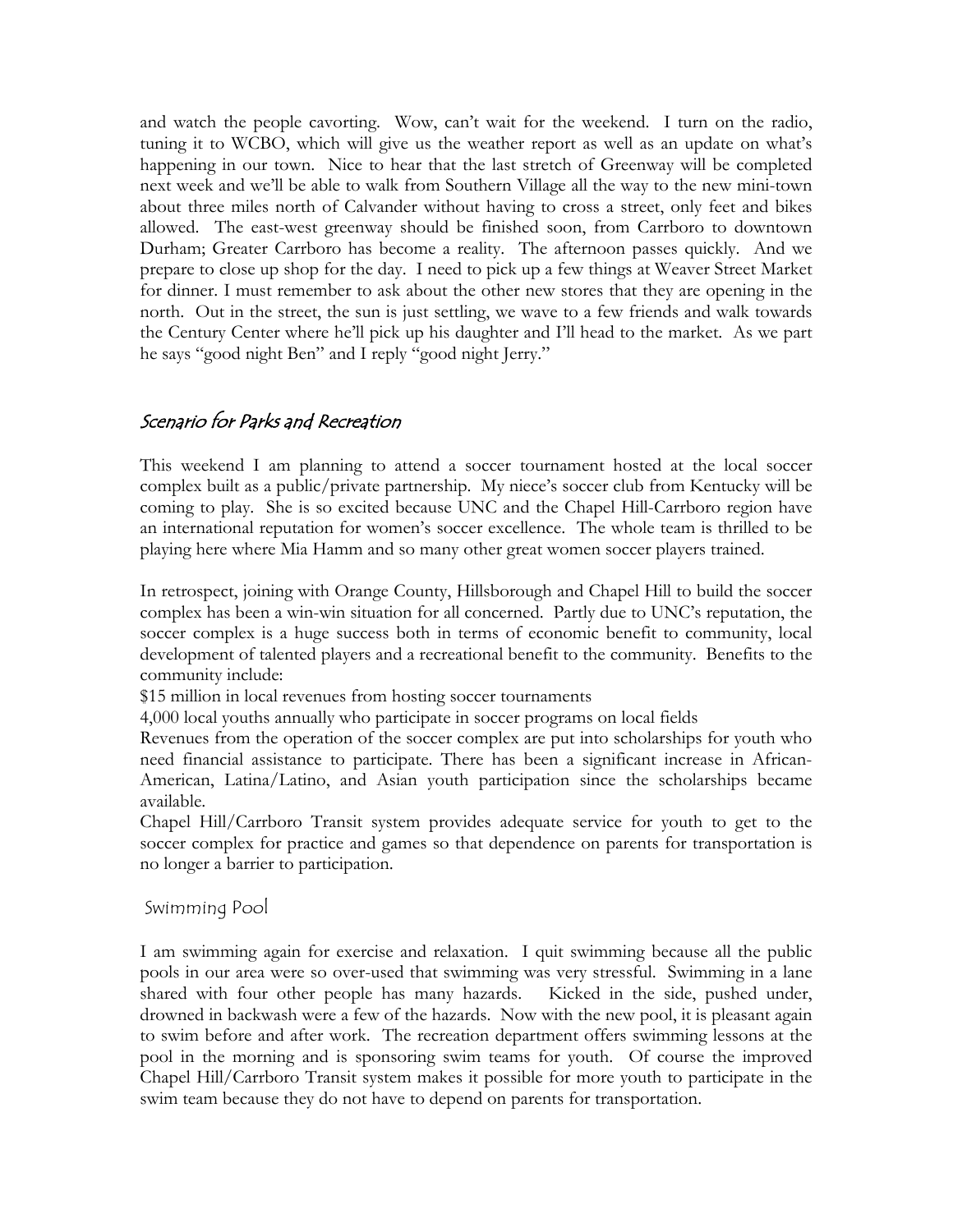#### Scenario for Carrboro on the Web 2020

I am house sitting for the summer in Carrboro for a family that is living in Africa this summer. I am from the West Coast and this is my first time living in North Carolina. As I sit at the breakfast table, I am planning my weekend.

#### Waste Collection

The trash collection and waste recycling day is coming up. I don't know what I can recycle at the curb so I go on the Carrboro community website and click on the Recycling button. I find out that the plastic bags cannot be recycled at the curb but that the closest recycling center is located at Carrboro Plaza. The display shows me a map of the drive-to recycling centers. I also look at a map and schedule for curbside recycling. I learn that since Tuesday is July 4th, my recycling and garbage will be picked up on Wednesday instead of Tuesday.

#### Art in Carrboro

Carrboro has a national reputation for public art and art galleries. Someone told me that there is a photography gallery in Carrboro that has a current exhibit of her brother's, a renowned photographer, work. What is the name of the gallery? I go on Carrboro's website and look at the Gallery listings. I find the name and location of the gallery with a brief description of their exhibit. I discover that the gallery is only open three afternoons and evenings. Today is not one of those days so I will plan to go this weekend, the last weekend for the exhibit.

When I was visiting Carrboro last year I saw an incredible sculpture on Weaver Street. Who was that artist? I look on the ArtonWeaver site linked from the Carrboro site and find a picture of the sculpture in the archive. I learn that it has been sold and moved to a new location. I can go by there and visit the sculpture but I also learn that I can link to the sculptor's studio where I can see more of her work and discover that she has open hours on this Saturday afternoon.

#### Making dinner

I have a friend coming to visit this weekend and am planning a dinner party for several friends. I am pouring over my cookbooks to decide what I want to make for dinner. I need a special cut of meat so I email Cliff's market and order the meat. I want to make a dessert with local strawberries but maybe the season is over so I click the Farmers' Market site and check to see if anybody expects to have strawberries for sale this Saturday. I would like to make the Mexican squash blossom soup so I email one of the farmers to ask if they will bring me 25 squash blossoms so that I can make the soup. This is a special order since they usually only bring the squash, not the blossoms. We email back and forth until we reach an agreeable price for the blossoms. Also, I want to know when those really good, small blueberries that Mr. ? grows are going to be ready. They sell out early so I will get the market early when they come in.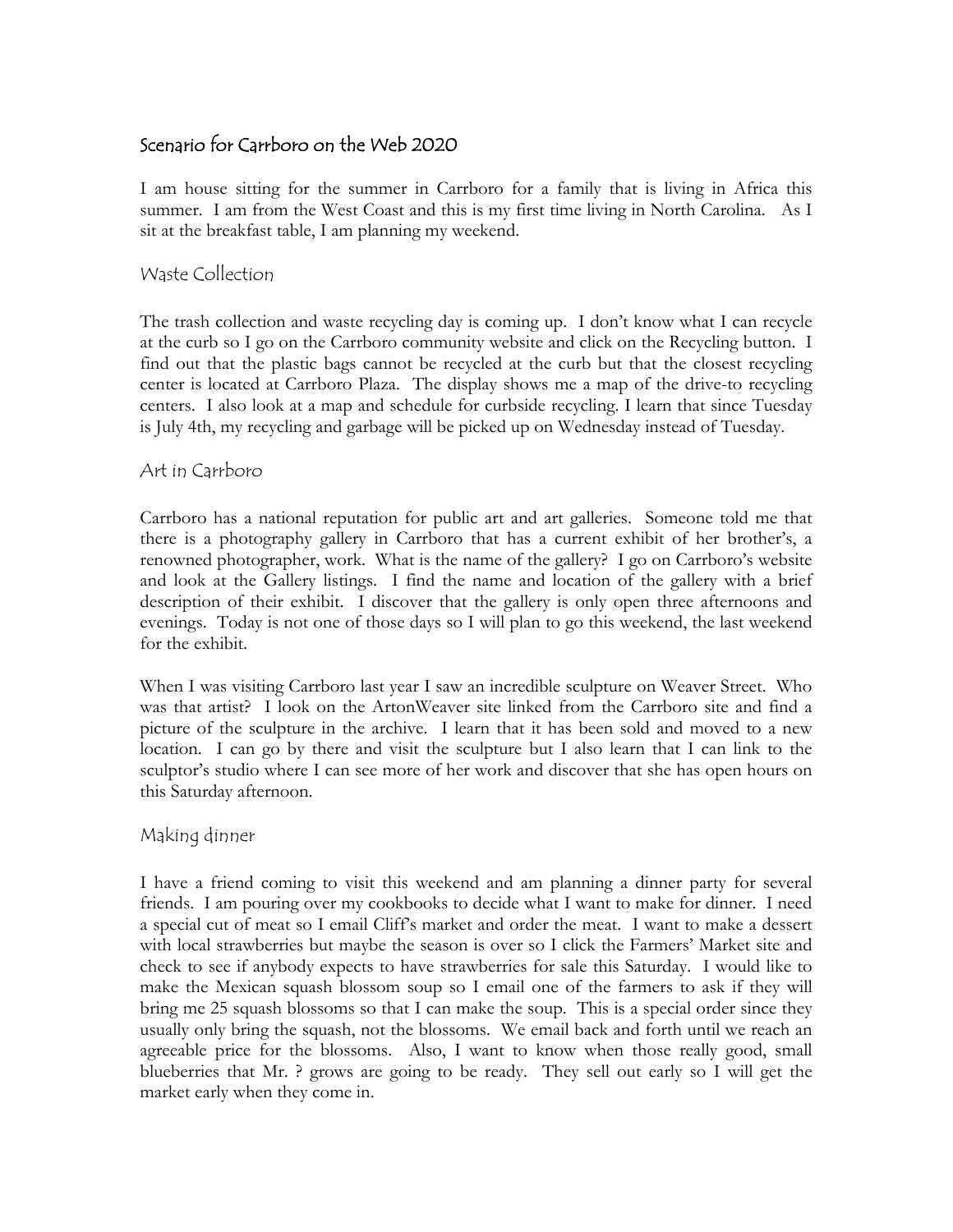#### Other Activities with a Visitor

I am going to be in a meeting all day so it will be difficult for me to use a telephone but I want to make a reservation at Acme so I use my palm device to connect with Acme. I request a reservation at 7:15. After seeing a display of their tables and which ones are open at 7:15 pm I select a nice table by the window and get a confirmation for my reservation at table no. 10 at 7:15.

Perhaps we would like to go by WSM and have a drink while listening to some music so I go on the link to find out who is playing tonight and, this will totally impress my friend, I find out what wines are being served tonight.

My friend wants to move here

My visiting friend is so impressed with Carrboro that she wants to consider moving here. She goes on to Carrboro Connect and looks at neighborhoods and school districts. She has a small business that she would move here so she goes onto the Economic Development section of the site and looks at the map of available commercial space.

#### Carrboro Downtown in 2020 – a vision

It's a beautiful weekday morning in early summer of 2020 and I'm walking to my office on Weaver Street form the light rail station by Carr Mill. Downtown Carrboro has never looked better and I am thinking of how far we've come in the last two decades. How would I describe the difference that twenty years has made? Here's my view.

First of all, it's so much easiier to walk around town. Back in the '00s we already had one of the most walkable downtowns in the state, but there were problems. We've now eased the congestion and made it much easier and safer to walk around and cross the streets. Now parents in the community feel happy to give even their 4th and 5th grade kids the freedom to go to activities and use resources like the library, the community swimming pool and the ArtSchool programs independently and safely. And getting to the downtown has never been easier. I'm fortunate enough to live within a few minutes walk of the light rail service which shuttles from Eubanks Road to the University, and that's how I get to the office most mornings. Other parts of the community are served by a wildly popular system of 16 passenger LP gas-powered jitneys, which though they run on regular routes at regular intervals will stop anywhere to pick up a passenger. Thanks to on-board radios and the dispatcher's computer, they can easily divert a few blocks to pick up or drop off a fare and connect with other service routes. We still have transportation issues to resolve: there's still no passenger rail service from Carrboro or Chapel Hill to Raleigh and RTP (they're still arguing over the choice of route) but the community decided years ago that it's far more effective to bring goods, services and resources to the community than to transport the community to out-of-town goods, services and resources.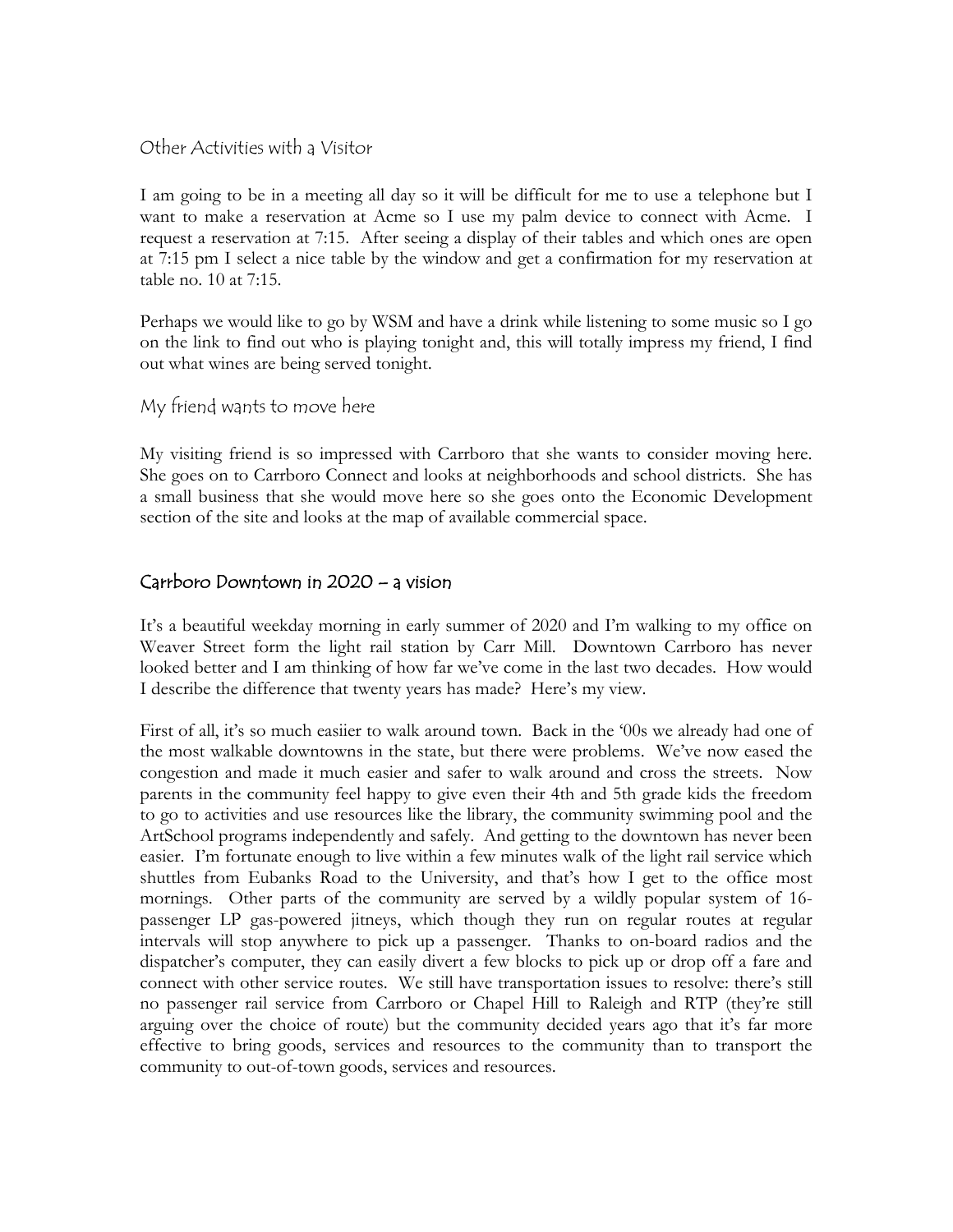In 2020 Carrboro we have more employment opportunities available in town than ever before. We decided long ago that diversity was our strength, so we concentrated on providing space for our homegrown businesses to expand, while maintaining the multitude of small low-rent spaces to nurture the start-up businesses that are so important to us. Business of course is booming. Since the year 2000 we have quadrupled downtown business space. Weaver Street Market Cooperative spawned a host of community-owned enterprises, including the first (and still the most popular) of the town's several downtown hotels, and became a national legend in the process. Governor Kinnaird declared the Cooperative a State Treasure a few years ago, and business and communityleaders from across the U.S. come to Carrboro to study how community business ownership can transform a town's economic base. Privately-owned businesses thrive here too. Developers love working in Carrboro because the Town's goals and objectives are so clearly defined and supported by town development control staff and by the ordinances, and this has resulted in some really wonderful projects over the years.

#### A vision of Carrboro in the future…

My name is Jim Dickert, and I'm a 28 year old single dad, and an engineer with a small firm in downtown Carrboro.

One of the reasons I've been able to keep my family together is the exceptional variety of amenities available to us here.

My mother, who shares in the childcare for my boys, can take the bus from her apartment to our house. Later she can check in on my grandmother who lives in the senior citizens' housing about a half a mile away, in our same village.

We can walk to the market in our village square and to the boys' doctor's office as well. There's a playground and a ball field within a short walk too. And the boys love the trail along the creek – they can show me what they learned in their science class field trips there.

On weekends we bike along the bike boulevard and the trails into downtown to get an early supper and listen to a concert on the commons. One afternoon a week my mother takes an art class while she waits for the boys to finish their music lessons in the ArtsCenter. We all meet for dinner – there's no rush because the buses run all evening.

What's really impressive is that we have all this, but our taxes are no higher than communities that offer far less. That's because businesses like mine are encouraged to settle here and the town staff works with us to see that we have the services we need to take care of our customers. When we're successful, the taxes we pay help to keep everything affordable for a variety of people. Back when taxes kept going up, we worried that my grandmother wouldn't be able to stay here and that I wouldn't be able to find affordable housing either. But now, all three generations can live nearby and families like mine have the support they need.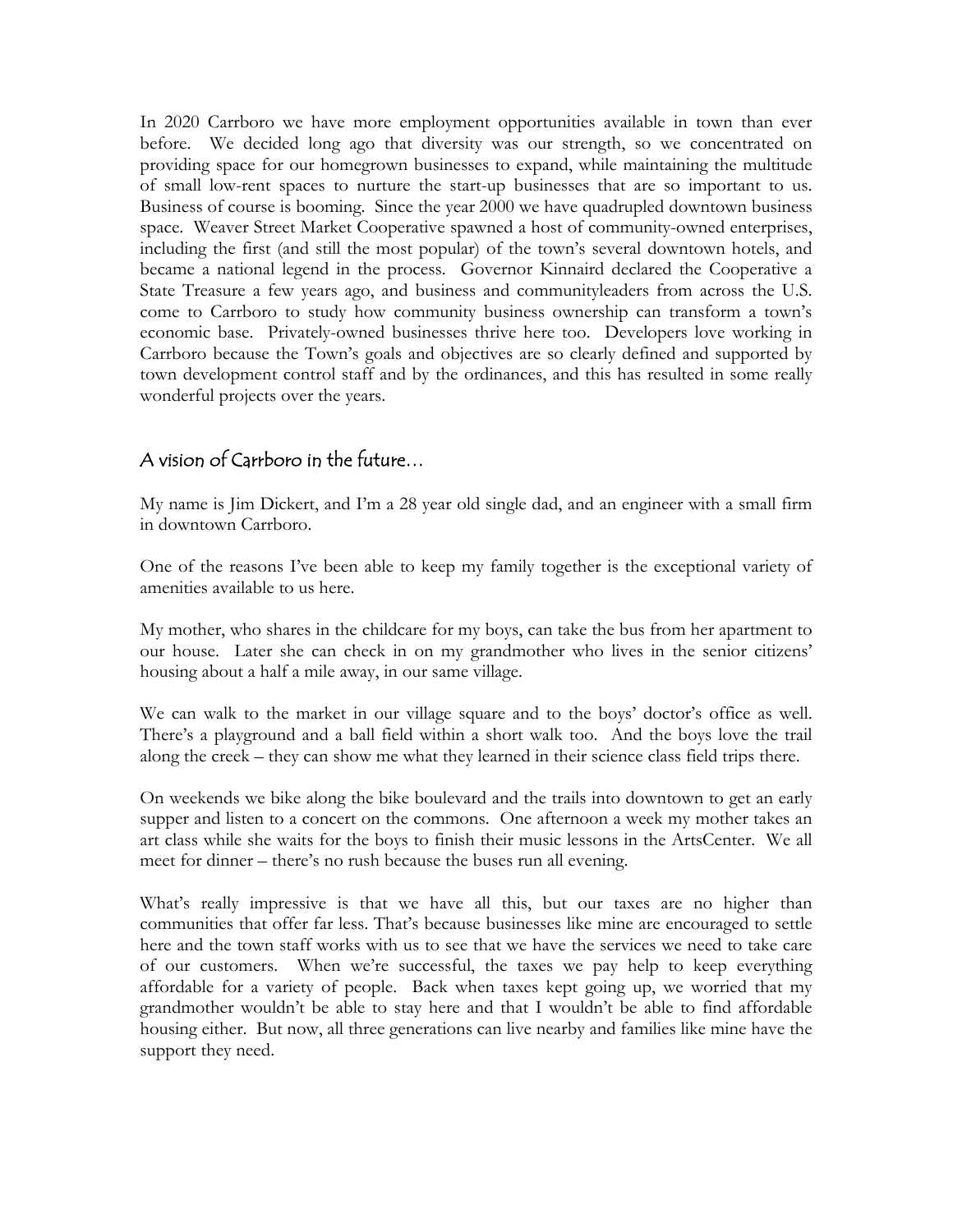#### A day in 2020

I walk down from my fifth story loft home in the heart of town, down the stairs and into the morning sunshine. As I come out through a garden to North Greensboro Street I am struck by the freshness of the air. The narrow driving lanes for the new lightweight cars are very manageable for me as a pedestrian and the place is full of people walking here and there and enjoying themselves and each other. The light at the ground level is filtered shade from all of the pin oaks that were planted at the turn of the millenium. They are now just maturing and have had a dramatic impact on the comfort of the downtown area over the last five years. Carrboro is now a destination for the exchange of creative ideas and has a vibrancy that feels both invigorating and prosperous. As I walk with my neighbor over to the market to have a cup of coffee I am proud of what Carrboro has become and thoroughly enjoy the sense of life and well being that it seems to support.

#### Carrboro in 2020

As we teeter towards our dotage, my wife Catherine and I don't think we could find a better place to live than Carrboro. From our home on Oak Avenue we can walk up to the community pool on N. Greensboro where we go nearly every morning for our senior synchronized swimming classes. In the afternoon we walk down to the Century Center to do volunteer work at cyber library. In exchange for our volunteer time we get reduced tuition at the Carrboro Communiversity, which holds classes at the center and various other locations around town. We often go back to the center in the evenings for dances or concerts and every third Friday night we go the Cats Cradle for Boomer Night.

Sometimes we will go for weeks at a time without even unplugging the old "09 VW electrobug. Since the light rail was finished in '15, we can be in Raleigh in thirty-five minutes.

Many of our neighbors are young married couples who work at one of the high tech firms out at Calvander Village. Most of them bike to work on the Carrboro to Hillsborough Bike Path.

There aren't as many students in the neighborhood as there were back in the 1900's, but most of the ones that are seem to be in Rock 'n Roll bands hoping to get a recording contract with Paris of the Piedmont music which is headquartered in one of the new three story buildings on Weaver Street.

Fete de la Musique has gotten so well known that this year we are leaving town and renting our house to talent scouts from Los Angeles for an undisclosable amount of money.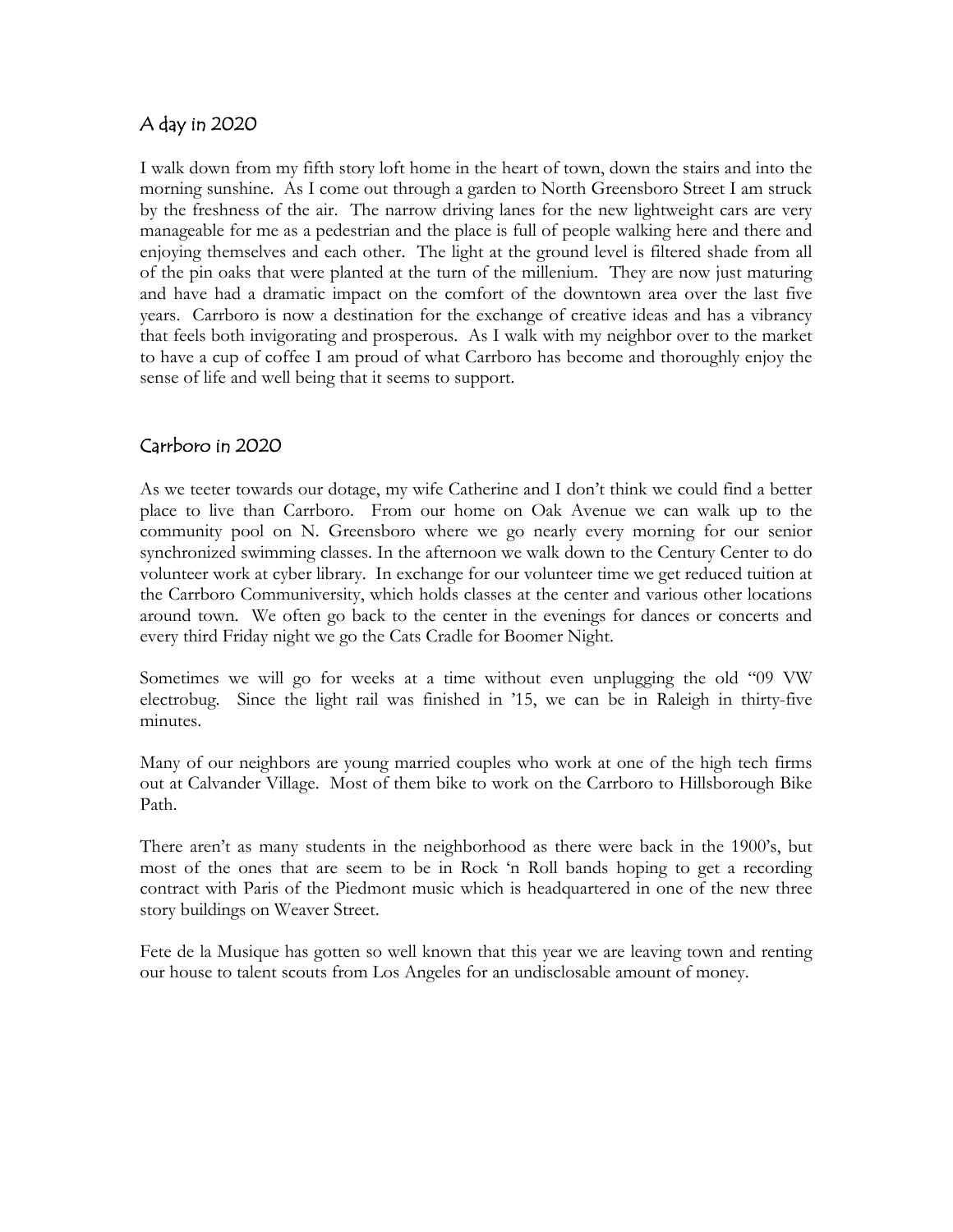#### Transportation 2020

It's morning. Turning to my window this late April 2020 morning – my 75th birthday – I am delighted to see the sun shining through the newly-greened leaves. After all those days of rain, the sun will give a boost to our PLAN. Will everyone come? Will anyone arrive driving? What will be their excuse if they do?

Municipal, county and regional transportation was combined 3 years ago, but it was only last month that the true gift was added; during non-peak hours, citizens may flag down buses as they pass – no more gauging our lessening strength with care and keeping up with the stops and the time. Then was better, of course, than taking the same old 2 or 3 mile walks all the time, but now is freedom for we gray-haired walkers.

The Birthday Plan? Friends will walk and bus from every direction to that new bed and breakfast out past Calvander Village that is said to serve a magnificent lunch. Out Hillsborough, across Eubanks from Timberlyne, down Franklin from the east and in Dairyland from the west. Some will brag on our efforts and some will not over lunch, but we'll all board the 2:22 bus as we start our various journeys home.

#### And one final look into the future.

It's another busy Saturday, and I just missed the train to UNC to visit my kids. I was distracted by the downtown markets, as I usually am. They seem to have gotten bigger over the years. It all started when they closed Weaver Street on Saturdays. A few years later they closed the street permanently, and now, since they removed the parking lot, there is almost too much to see in one morning.

It has been great for the center of town since they started building those new parking decks. Although, the trains are so easy now that people have been using the decks less. I believe I heard the Town is talking about renovating one of those parking decks into new office space.

Well, at least I won't be late for lunch, there is another train in ten minutes. That should be just enough time for me to check what's playing at the Greensboro Street movies tonight and have another quick look at the market!